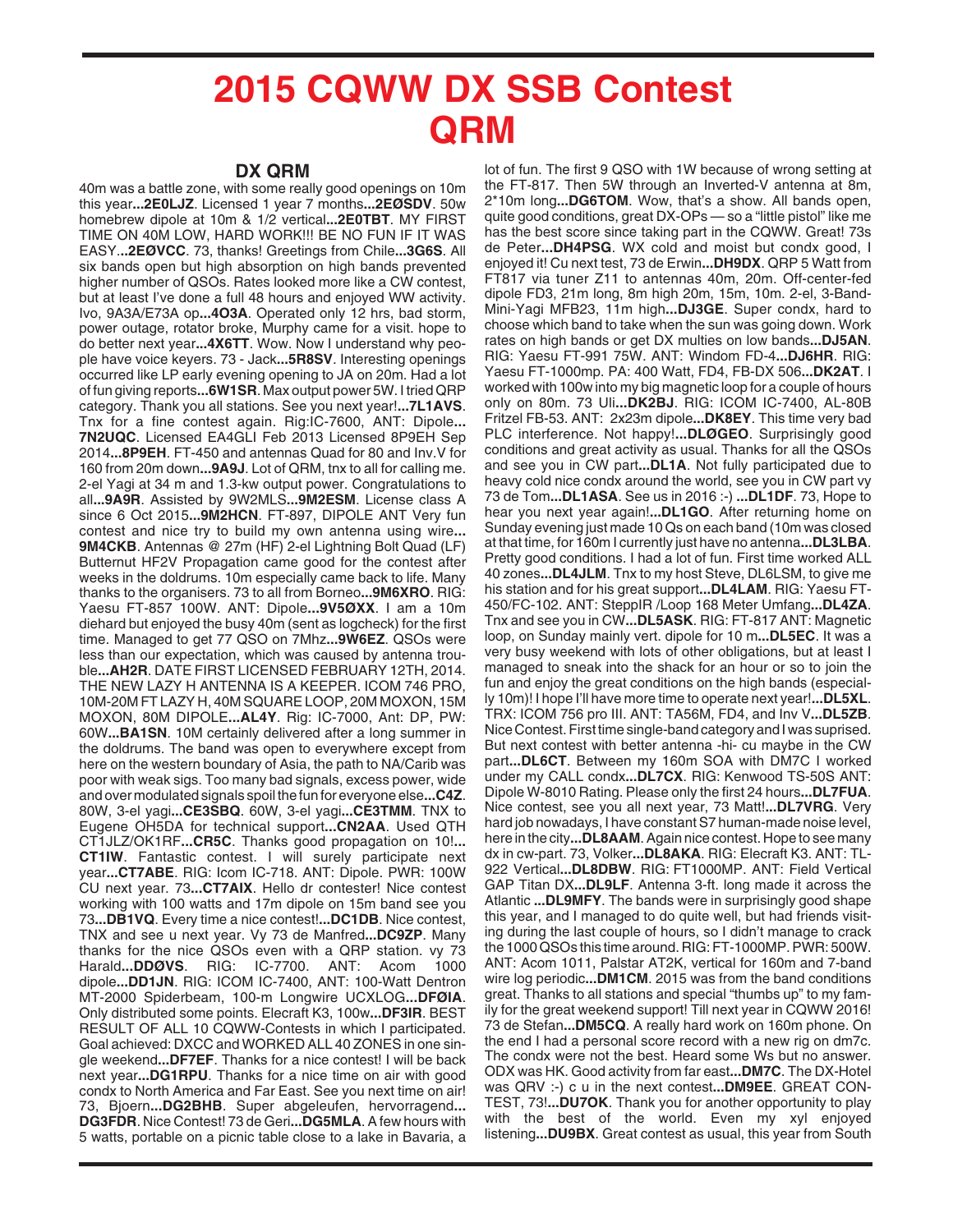Cooks**...E51EAQ**. Not too bad for only a Butternut vertical antenna**...EA1FDI**. Great contest in 80m. Many tnx for all QSOs 73s**...EA2KB**. RIG: TS570D-G5RV Jr-80w**...EA2WD**. RIG: Yaesu FT7B-Icom 706MKIIG**...EA3DJL**. Nice and fun contest for me this year. See you next year! RIG: Icom IC-706MKII. PWR: 80W ANT1: 10/15/20m ECO AVT vertical ANT2: 40/80m homemade dual band wire dipole**...EA4DXP**. Too busy this weekend, see you next year**...EA4GST**. Nice contest and nice short pileup, thanks all for QSOs and 73s guys**...EA5GX**. RIG: FT757GX. PWR: 100W. ANT: 2-el yagi**...EA5IIK**. RIG: Icom IC-7000, Multiband GPA**...EA6/DK5IR**. I am not able to play like before, with my Icom dual watch VFO for multipliers. Am I getting older? God, will like to check the SO2R mode one day, he he. Thanks for the great contest. Mike**...EA6SX**. RIG: FT817. ANT: 6m wire from Playa del Ingles, Gran Canaria, holiday-style**... EA8/DL7ULM**. RIG: Kenwood TS-830S. ANT: Dipole Windom. PWR: 70w**...EA8AQV**. Hello everyone I've really enjoyed contesting with such good propagation conditions. I hope to compete in 2016 with high power and make Running. Thanks very much for organizing it. 73 es 44 de Juanjo**...EB3WH**. Thanks to EA8RM for the support. A great friend. Very good competition. Thanks to my company HAMBUY for allowing these pleasures**...ED8O**. Testing new QTH for contest station with provisional antenna. Good US propagation**...EE5M**. We had lot of fun on low power. Rx on the inband antenna. Is easy but it's hard to be heard on 160m**...EF7X**. ANT: Wire-pyramide, 2 Beves. Cond: Nice and interference from other EA8-station**...EF8S**. Ended up being a casual effort due to lack of sleep pre-contest**...EF8U**. Another nice experience with very good propagation conditions. The bands were very crowded. It was very difficult to RUN on 40- and 20-meter band with 100w. Thanks to all participants. Thanks to the organisation who are doing all effort to find the cheaters. 73 Olivier**...EI1A**. Amazing how far you can reach with 100W**...EI1E**. Propagation really was a positive surprise. Great contest!**...EI7JZ**. We didn't really know what to expect from this contest. Conditions have been poor in recent weeks and we weren't quite sure who was available up until shortly before the event. The station had been on air for CQ RTTY, so in theory everything was already tested, but we lost our 80m dipole 3 hours into the contest. Some slight problems with Wintest crashing on Saturday morning, but otherwise all ran well. Apologies for lack of live scores — totally forgot prior to contest and Wintest complained when we went to enable it (network time?) Conditions were okay, certainly not as good as previous years so we had to work harder this year. Nice to see 10m opening although we never achieved peak rates of other years. Thanks to those who travelled — especially Olof and Oleg and we plan to be on for CQWW CW next month. Thanks to all who make M/S such a fun category! John**...EI7M**. RIG: YAESU FT-80C. ANT: COLLINEAR 3-EL DIPOL. PWR: 400W**...EK3GM**. This is my check log. I just recognize that logs should be submitted during the week. Since i have problem with eyes/vision i'm not able to do it on time and. I will not participate on CW contest. Serge**...EK4JJ**. RIG: ICOM 706MKII. PWR: 100W**...ER5DX**. Nice propagation where during contest time**...ES1BH**. Really great contest, amazing propagation! It was really nice to hear so many stations from AF continent. RIG: Kenwood TS-2000. ANT: a tribander JP-2000, PWR: <=100W**...ES5TF**. First QSOs for several ops**...ES5YG**. RIG: ICOM 760 PRO. ANT: 5-EL YAGI 10M MONOBAND**...EW2BO**. PWR: 70w. RIG: IC-746PRO**... EW8OG**. RIG: Yaesu FT950. PWR: 100w. ANT: 8-el log periodic (20-10m), Conrad Windom for 160-40m**...F1ICS**. First time in this contest just for fun with my FTdx 1200 & 100 watts, Spiderbeam & Dipole 40m Last QSO 25/10/2015 at 1512UTC**... F4ESV**. What a nicely spent weekend! Can't wait for next year!**...F4ETG**. Nice experience with F6KOP radio club**...F4FET**. Contest old school! No RIG assistance, no parrot, no cluster. No more voice at the end contest :-) TX/RX: Kenwood TS140s running between 65 to 85 watts. ANT: Wire Dipole on 80m, Rotate

dipole on over bands except 10 M, 7-el Yagi beam**...F4GVZ**. RIG: FT7B. PWR: 40W ANT: Dipole @ 4m up**...F5RVO**. Propagation for Europe very local on Saturday, and wide open on Sunday. Great contest!**...F8OOI**. First WWDX SSB from FG4KH.I will try to be better next year**...FG4KH**. I enjoyed working this contest after a period of 10 years off the air! No amplifier, my Alpha is out of order and a fixed yagi (beaming West: 340 degree) Rotor blocked! Quite a challenge! But a lot of fun...FR5DX. Our come back to M/S in LP category. Great fun!**...FY5KE**. Poor lf antennas limit things, but enjoyed all the contest - great!**...GØCER**. Great contest. Had a great time on 10M band**...GØFPU**. Nice to the bands so busy, accompanied with good conditions. We enjoyed ourselves, and shall be back next year. Thanks for all the Qs. 73 (G3WDL/MØHOM)**... GØGHK**. First chance to operate CQWW for years. I will be back**...GØOZS**. As usual great fun. Very good behavior this year. Went QRP just for the hell of it**...GØW**. FIRST CQWW PHONE FOR A FEW YEARS ONLY DABBLING BUT GREAT FUN!**...GØWAT**. A very enjoyable contest with plenty of activity**...GØWWD**. RIG: IC-756Pro + KW. ANT: E-Zee match ATU + Doublet antenna 25m long. Lots of new countries, Thanks**... G1EIX**. First Attempt**...G1SCT**. My first CQWWDX for some years, it has not changed, still a great contest my age precluded me doing the full 48 hours, I cannot stay awake that long! My thanks to all those who showed great patience with my low power signal**...G3PRI**. Missed most of the contest due to a clash with the AGM of the RAFARS**...G3VAO**. Great condx on 10m for 100W and wire antennas**...G3VDB**. 10M S&p only, difficult condx with 100w and vertical! 73**...G3VYI**. Nice to see 10m open both days**...G3YBO**. Thanks for another enjoyable contest. And thanks to everyone for their good ears, the indoor folded dipole does a good job but is several db down on an outside antenna. Conditions were fairly good but not as good as I expected. The Caribbean in particular was disappointing for me**...G3YRZ**. I went on a cruise half way through Day One of CQWW SSB hence so few QSOs**...G3ZGC**. Conditions pretty good on all bands. 10m still holding up but not as good as last year**...G4ADJ**. Interesting dx cond: 15 better than 10 better than 20. Many signals good quality but some atrocious. Keep non-assisted!**... G4CWH**. Did not have time for the full weekend so entered Classic**...G4DDL**. Good conditions on both days. Pleased to work plenty of stations**...G4FKA**. Thanks for running the contest**...G4HYG**. Good conditions**...G4IUF**. Didn't hear the west coast on 10 but a good selection from central and south america**...G4JFS**. 50+ DXCC with indoor antenna, happy with that**...G4KIU**. Sorry to those I didn't hear while playing with Rx aerial!**...G4L**. As usual enjoyed the contest, disaster struck with rotator stopped working with antenna pointing due north. Must luff over the tower to repair the rotator, yuk! See you all next year**...G4OCO**. An enjoyable contest. Good 10m conditions. RIG: FT1000MP Mk V. ANT: Longwire**...G4OTU**. All QRP using a Xiegu X108G running 5W**...G4SGI**. Surprisingly good condx, enjoyed myself**...G5E**. We decided to set up a multi station to try and introduce club members to contesting. Whilst the score was not brilliant we achieved our aims**...G5N**. Last minute effort from G5W. Good conditions, great category! Many thanks to G3BJ and G4JKS for hosting me once again!**...G5W**. Only able to do one hour due to other commitments**...G6FOP**. JUST A FEW QSOS TO GIVE AWAY SOME POINTS**...G6X**. Restricted hours available and still poor antennas. Enjoyed operating**... G7VTU**. Built a loop the day before the contest, dx results up by 6dB enjoyed contest**...G8AFN**. First time, great **fun!...G8AJM**. Quite enjoyed it for the first time, will be doing it next year**...G8NVX**. Good contest search n pounce**...G8ZRE**. Good contest with some nice DX about but got started late on Saturday. 10m not in as good a shape as last year**...GI4SJQ**. Another fantastic contest only issue was losing 15m late on the Sunday evening and it was too dark to investigate. Nice to see a Foundation Licence holder willing to have a go at contesting and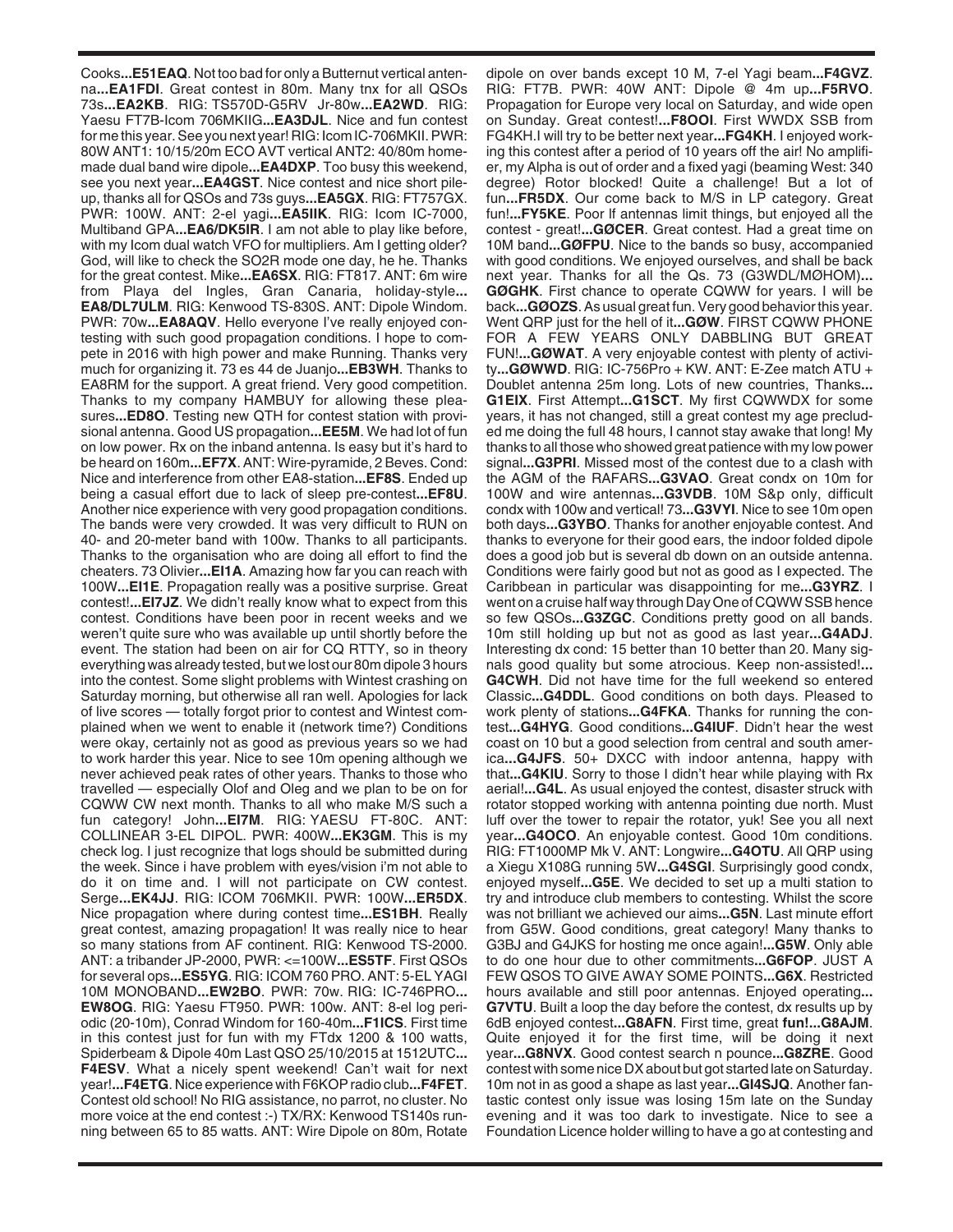glad to say took to it like a duck to water. CME Flare did affect us on the Saturday with conditions not really at their best. Sunday it all came back to normal**...GM2T**. Great conditions, great contest! 73**...GM2V**. A real struggle at times trying to hold a frequency. Not much time on Sunday to really have a go. Much confusion when a EA8 came and sat .2 up on me resulting in chaos with exchanges**...GM7TUD**. Good to see 10m open on both days for the contest**...GM9N**. Target was a new 15m HP Single op record for Wales**...GW4BLE**. Very enjoyable as usual**...GW4EVX**. RIG: Homemade TS9D. PWR: 5w. ANT: YP-3 Yagi**...HAØGK**. Splatter, splatter and splatter. Life is hard with 100W. :-) Thanks for the event**...HA3LN**. RIG: Yaesu FT-2000. ANT: HF6V H/M Copy of Butternut Ant. System, H/M 80/160m Dipole. PWR: AMERITRON AL-811 Amp. Maximum Output 450w**...HA3OU**. Plan longer time to participate but heavy local powerline noise hr**...HA5UA**. RIG: ICOM 756 pro. PWR: 100w. ANT: 3-el yagi GP-s**...HA6ITU**. RIG: FTDX 3000. PWR: 700w. ANT: 1/4-wl GP with 16- x 30-m radials, RX- K9AY**...HA7I**. Big thanks to HA6PX for allowing me to use his equipment. Thanks to everybody who called me. It was my first CQWW SSB where I've worked almost 40 hours**...HA8RT**. We greatly enjoyed having such a fine, international team with 8 members and 4h shifts. RIG: FT 2000 mod., FTDX5000 and Quadra Amps, all worked flawlessly. Condx were also sometimes surprisingly good on 10 and 15m, great runs into NA and Asia. This time again all was field-day style operation (500m altitude, north of Zurich, on a hillside plateau with 150m x 300m opening in the woods, with our 7 and 5.5 KVA generators and container shack on wheels). Two 24-m towers (surplus German Armed Forces) carried our tuned 160m 2- x 30-m dipole, 5 over 5 stack for 20m (upper, top-rotatable), 2-el 40m Yagi (rot.), 40m inverted Vee, 80m inverted Vee, 2- x 20-m up 15m tuned for 10m- "wild" radiation pattern also to AF, SA, 7-el Yagi to NA, 4-el. Yagi to JA. On 15m we used a fixed to NA, 5-el wide spaced Yagi (LX7I) and a 20 to 10m Multiband Optibeam, rot., with 3 active el.on 15m, 10m up. Most of the new stack matches/power splitters were homemade as well as the harmonics-stub-filters(e.g. 160 to 80m with over 70 dB) all showed excellent performance. Several PL connectors needed field fixing and new seals! Always good to do early TDR (cable radar) tests. Setting up took 2 days and taking down about one day. Nice contest with lots of fun and satisfaction. Only on 160m and may be 80m, this time, we should have installed our beverages, however too time consuming. Sorry we did not hear all the calling DX/Multis in the QRN**...HB2T**. RIG: Elecraft K3. PWR: 100w. ANT: Force 12 C-4s for 28/21/14 and 7 MHz and Inverted L for 3, 5, and 1.8 MHz**...HB9AA**. 50w output. Antenna 15 m wire on a 1**...HB9AYZ**. Very fun time in this contest and superb propagation. TNX**...HB9FBP**. We had again a lot of fun with friends**...HB9H**. RIG: ICOM-7200. PWR: 100w. ANT: 2-el SteppIR resp. 40/80m Trap-Dipol both antennas 12-m over ground. Condx were not bad, but always a lot of noise (big stations with splatter and other man made noise). I had no time for contest on Sunday. Thanks to all behind. Hope to cu next year 73 de Rudolf**...HB9MXY**. A wire and 800w gave mult to buddies on other bands**...HC2AO**. RIG: IC-765 PROIII, ANT: dipoles, DFH-6 yagi. PWR: 1500w**...HG6ITU**. Great contest but a real fight against a HV QRM all time in the contest. My apologies to the ones I did not copy but hopefully next time will be better QRM level was in the range of 9 db till 25 db over. Amazing conditions in the high bands. God will Cu in the CW LEG**...HI3TEJ**. Unable to operate for more than an hour or two this year!**...HSØZDX**. Great contest. All-time high score for me from Thailand**... HSØZHC**. Enjoyed the contest. Part time effort only. Thanks to all for the Qs and to CQ for sponsoring**...HZ1PS**. First time with "high" power, 300w! Hi**...I1DXD**. The antenna for all bands is my 2m antenna mast plus AH-4 automatic tuner!**...I3LGP**. I had problems with my computer. In the 2nd day some QSOs between 0700 and 0800 on 14 MHz are not logged**...I4XNN**. Strong propagation on 10m**...I5KAP**. Terrible propagation, now 59+10dB

and a second later gone, in 10 meters you never know what happen**...IB1W**. Very beautiful contest!**...II1W**. Amusing, as always**...IKØWRB**. The best Contest of the Year! Good propagation on all the bands. 73s de David**...IK7HTB**. I work only on 10m,100 watt and cb antenna**...IK7LMX**. Because my 50th wedding anniversary, I was on the radio only 3 hours. I refer to the next round of November CW 73 John**...IK8ARF**. Beautiful test. RIG: Elekraft KX3 running 10w. ANT: 40 mt vertical and delta loop 15/20 mt. Good test vy loud. Thank you**...IN3UFW**. One more contest from IO4W, still 15m HP assisted as this is my favorite band and some sleeping is possible QSOs but more mults, so the final score is a little more than the previous year. Propagation appeared to be better on Saturday, while on Sunday it had 1-2 hrs of delay, but more mults were on the band. It was a little up & down from IO4W this year, on Sunday in particular, several times I called CQ with no takers for extended periods of time. Happy to have worked all 40 zones. Highlights running USA stations on Sunday afternoon, and the really HUGE pileup of TY4AB. Thanks for QSOs everybody! Ciao, Fabio**...IO4W**. M2 to test a configuration and a growing team, 48 hours of fun, with a lot of spirit of game and friendship**...IO9A**. RIG: FT-1000. PWR: 100w. ANT: VERTICAL AND DIPOLE**...IQ2CU**. RTX: Yaesu FT-1000 Mark V ANT: Tribander 10/15/20 + dipole 40/80 + Morgain 80/160**...IQ3WW**. More than contest a occasion for our members to meet together, two nice days with friends**...IQ5FI**. Very nice contest As every CQWW a lot of fun Bad for no more time**...IR2L**. Very glad to see 10m band in such good conditions. It was a pleasure to work so many country multipliers ever with low band noise level and a surprise to get into USA zone 03. It was a pity to miss any stations in zone 2! Working conditions from my in-town qth linear amplifier 500W out max, antenna Ultrabeam 3 element. Software QARTest 5.8.1. Best 73 and see you soon in CW mode**...IR4B**. Amazing ppropagation. A great going away present from this solar cycle**...IR4X**. TNX TO ALL!**...IR9W**. Excellent start with 110 QSOs/hour. Good propagation with the United States. Very happy with the score, considering the small working conditions. ANT: Dipole 10-15-20. RIG: YAESU FT-897. Activity 18 hours**...IR9Z**. RTX: 2x Kenwood TS480. ANT: Wire dipoles for 160m and 80m, rotative dipole for 40m, and triband 20/15/10m**...ISØAML**. Small radio station, a lot of fun!**...ISØFFV**. I operated all the time from the sailboat in which I live. 73!**...IT9PZM**. FT920 OB6-3M**...IT9YAO**. Nice conditions my first contest after getting my license**...IU1FIB**. HI - GREAT CONTEST. WONDERFUL PROPAGATION ON 10 METERS! OPERATING 1 DAY. RIG: IC 756 PROII + SW QARTEST mail**...IV3BCA**. My last participation on CQWW SSB , 2007 1A3A. No antenna for 160, about 32 hours on radio. See you all on CQWW CW. ANDREA**...IV3SKB**. RTX: ICOM IC-756 PROIII. ANT: ULTRABEAM YAGI 3 EL. 6-20mt. TOWER 9 Mt. PWR: 500w through a KENWOOD TL-922**...IWØBCF**. RTX: Elecraft KX3. PWR: 10w. ANT: 5-el homemade**...IW5BT**. Participate from II9K location only to test the setup on 10m, a 2 x MB5 10 stack + another MB5 10. Big result with only 100w! See you in the next contest!**...IW9FRA**. Beautiful contest, good propagation, my new antenna homebrew for the 20m band works very well. Best 73 Sergio**...IZØDXD**. Vertical antenna homemade, kenwood 570 d with power fixed at 4,7 w by internal regulation not modifiable**...IZ1DGG**. Back from a pesky October (seasoned by bad WX and flu) with no boost and backlog to be cleared, I opted for relaxing weekend/contest only. Operation split into 3 parts, for a total of 9 hours. During the night (no QRV) I slept blissfully ). No score pretensions or set-goal of course, just to be there**...IZ5MOQ**. Beautiful Contest, a must a great fun, great participation and good propagation almost always present for all areas. Shame not to be able to improve the score of last year because the amplifier has abandoned me in the afternoon final but we'll make next year. Thanks to all the stations that I have linked and those who have had the patience to ascoltarmi. 73 de John**...IZ8GUQ**. It is hard to do SSB contest with 100W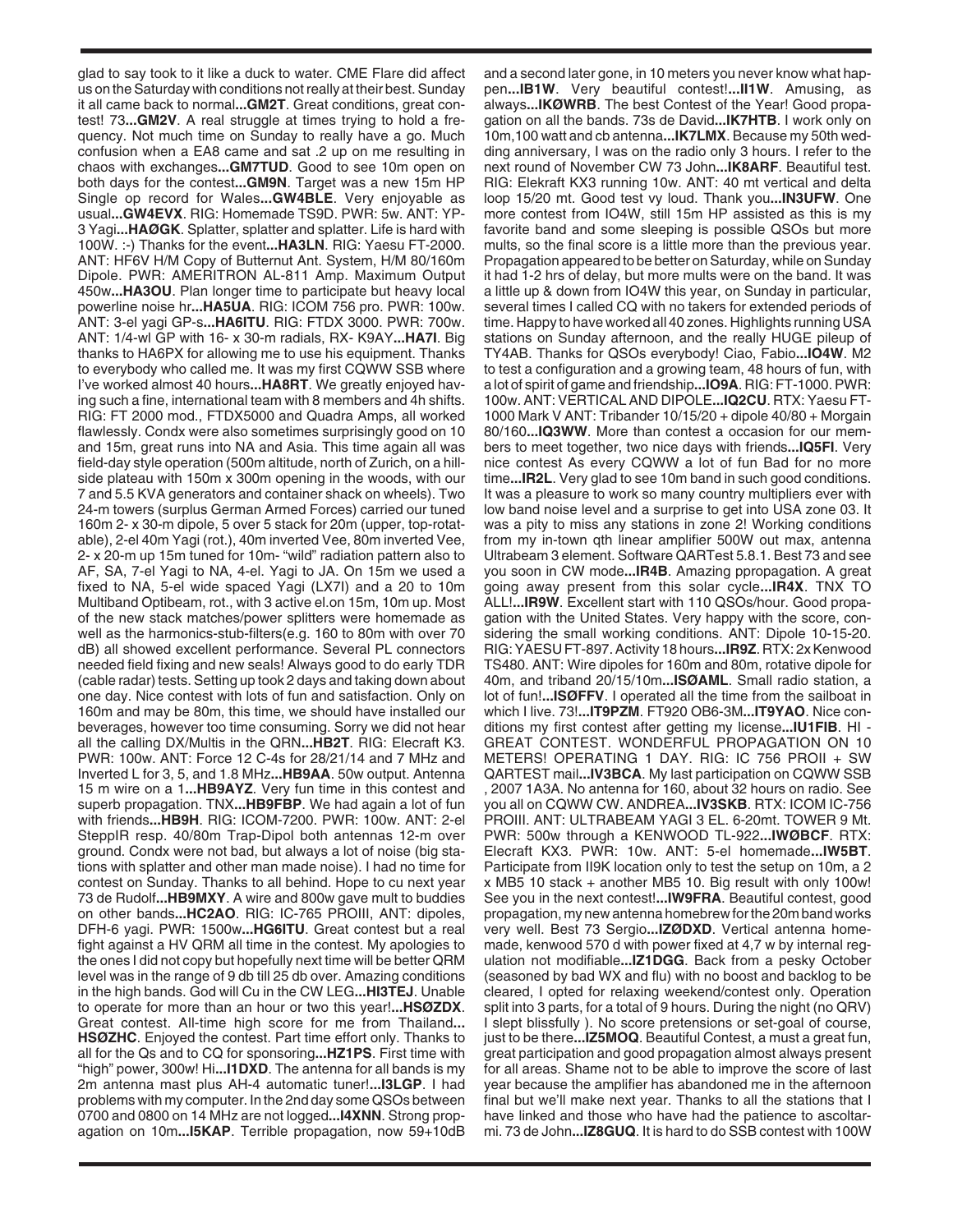+ 2-el Quad**...JAØBJY**. Only hunting a few DXCCs while not serving as an operator of JM1LPN Multi-Single operation**...JA1BPA**. Rig: IC7000M. PWR: QRP-4W. ANT: Long Wire**...JA1POS**. It was a contest after a long time for us however, it was a pleasant contest this time also. And we hoped to continue in the future**...JA1YPA**. RIG: ICOM IC-726. PWR: 100w ANT: 12AVQ 3-Band Vertical**...JA2KKA**. RIG: FT-950M, ANT: 4-EL YAGI, DP **...JA2YEF**. Condition of the 15m band was very bad**...JA3BBG**. It was hard contest. Called many times but no reply**...JA3IBU**. RIG: IC-706.,PWR: 50w. ANT: Vertical**...JA3JM**. Great contest, picked up some new CALLs**...JA3QOS**. RIG: Icom 756. PWR 50w. ANT: 4-el Yagi 15m high**...JA6EFT**. Condx was very good, especially on the high bands...JA7BME. RIG: TS-990S. PWR: 200w. ANT: DP 11m high**...JA7CNS**. This time I entered SOA20m for the first time and used the Internet for the first time ever as single operator, so this was a real first ASSISTED for me, hi. Condx was so-so but unfortunately unexpected snow forced me QRT due to heavy QRN! So I had to QRT or S&P for real strong stations above 59++ noise for many hours. Sometimes used the lower tri-bander for receiving. Although fortunately I broke the JA SOA20m record, I don't think I could win in JA, even JA8 record in vain. Maybe next year! 73s, Akira**...JA8RWU**. I enjoyed the contest. FTDX-5000MP 200W**...JE1CWQ**. I enjoyed the contest. But it was not so good with the 10m condition**...JE1RXJ**. I QRV on 80 single band low power. The condition was not good as a last year**...JE1SPY**. Thank you all stations!**...JF2FIU**. TS-850(50W) Whip on my balcony**...JF2KWM**. Classic-OP & Rig RCVR: 75A4 XMTR HOMEBREW PSN. PWR: 20W. ANT: WHIP UP 35MTRS**...JG3EHD**. Only had limited time the same as usual, but enjoyed the time I had on**...JG5DHX**. RIG: IC-7600M Power down. ANT: 4-el CQ. QRP WM-2 Using**...JH3DMQ**. RIG: ICOM IC-756 PRO2. PWR: 100W. ANT: TA-371, DP Very nice contest!**...JH6FTJ**. I want to do my best on the next time!**... JH8CLC**. I enjoyed the contest. I can do many QSOs with DX Station**...JH9CEN**. TS-590 50W Vertical 4mH**...JH9DRL**. Thanks FB contest! And see you next year. "yoko"**...JH9JJD**. IC-7800 with IC-PW1(1kw-Amplifier) 10m-4el-Cubical-Cuad 15m-4el-Cubical-Quad 20m-6el-Yagi 40m-4el-Yagi 80m-Rotary-Dipole**...JI2ZEY**. I enjoyed the contest by QRP using homebrew 2-el HB9CV beam**...JI3CJO**. RIG: YAESU FT-847. PWR: 50W**...JJ1HHJ**. Operating location is "Tarumi-ku, Kobe-City in Hyogo" RIG: TS-850S. ANT: is GP**...JJ3TBB**. 50 Watts and 6 meters long vertical antenna**...JK1EXF**. It's my first CQWW DX Contest**...JK6CSW**. I enjoyed the contest. HK-706, IC7200, 100w, 10mhDP HK-706, IC7200, 100w, 10mhDP**... JN1VFF**. The actual maximum power output used is 5 watts**...JN3DMJ**. I'll challenge to get much more score next time**...JN3WPH**. RIG: FT-2000D. ANT: 8-mh HB9CV DP**... JO1SIM**. RIG: YAESU FT-450M. ANT: verticals**...JO3PSJ**. I enjoyed the contest. RIG: IC-7000M. PWR: 20W. ANT: HF15CL**...JP3KPJ**. I enjoyed the contest**...JQ1COB**. I enjoyed the contest. Thanks for all!**...JR1JCB**. The condition wasn't so good. I enjoyed having QSOs. The maximum output power in the contest was five watts**...JR1NKN**. I participated at Mobile Car Shack. Output power is 30 watts**...JR2AAN**. Conditions were not good. But I enjoyed the contest**...JR3RIU**. FT817ND QRP5W handmade full-size DL**...JR6HMJ**. Thanks for giving me a fun**...JR7DUT**. Made a one-man expedition from Guam. Antennas did not work as expected but enjoyed a contest from another island. Hope I can come back again for better. Thank you for all who called me as well as sponsoring this great event**...KH2/KG2A**. Conditions were not optimum for QRP SSB with a compromise antenna. But it was fun**...KH6CS**. Contest started great until we changed to the low bands. We had s8 to s9+20 noise on 40, 80, and 160 all weekend. Our thanks and apologies to all who wondered why we were asking for repeats — a lot! We need to find it and fix it by CW weekend. Thanks to Alex KH6YY for letting us play with his station. Thanks all for all

the contacts**...KH6J**. I am happy with a good effort. This is all search and pounce, I did not run at all. While conditions were generally good, my dipole was not oriented correctly for Europe and I ended up building and hanging a secondary 20m dipole oriented for working over the pole which worked out well. I still could not break pileups without a lot of patience, but I was able to work through the aurora flutter on Saturday evening. I was very sad in that I could not work PY7ZZ. He had the "2ZZ" of my call but it did not work out. ZZ calls are worth more than a mult to me. And I think that working TC2C is mainly optimism on my part, but we'll see what his log says**...KL2ZZ**. Had a few new ones for Alaska and one all time new one for me**...KL7DG**. Great fun, 30 year old equipment ran great**...KP2XX**. Elecraft KX-3 + R6000 and W3DZZ**...LA1DSA**. Club effort with own members. Two of them on contest for the first time. 10 meter was a surprise. We worked DX hours after sunset. Other bands also in good shape**...LA4C**. Equipment - Elecraft KX3 with a home made vertical antenna QTH - Hatten, Fredrikstadmarka, Norway. Locator JO59LG Shack - Hammock under a tarp in the woods WX - Saturday rainy and windy. Sunday clear and calm. 9-14 C **...LA5ZTA**. Icom IC-756 PRO III, SM-20 Microphone and Multiband Dipole**...LA6PBA**. Great conditions except AS/OC, great fun. First full time single-op effort. Tired towards the end, but will be reapeated!**...LA6VQ**. Good conditions and great fun! Equipment; TS-590 and windom antenna**...LA8OKA**. All QSOs were made using my "wire farm antennas": Dipoles for 40- and 20-meter bands at 24 meters from the ground and one loop for 20- and 10-meter bands**...LU1JHF**. I was very license limited, but fun indeed!**...LU8EHR**. IC 7200 ALPHA 91B Antena X7 UP 60 feet**...LU8XW**. Due to some technical problems I had to give up the contest on sunday**...LX7I**. Chased multipliers mostly**... LY2IJ**. Two transceivers failed during one contest — my new record**...LY4OO**. 93 missed mults this contest. Could not break pileups. Hard to keep running freq with 100W for more than 30 minutes sometimes. Three new temporary towers with monobanders were built for this contest**...LY7Z**. PWR: 90 W. ANT: Wire 15 meters long**...LZ1FJ**. RIG: FT-100D. PWR: 100W. ANT: OB16-3**...LZ2JA**. Short weekend participation just to give others LZ multiplier**...LZ2JE**. Band conditions relatively poor but made up for by activity. Worked 39, 40 zones only missed out on 23 but did hear a couple of stations 100w to a 4-el SteppIR**...MØA**. Band conditions improved just in time! First time in the SOAB HP section. Pleased with the score although there will be many higher — but for 200w and a wire antenna, not bad!**...MØMCV**. More contacts with 5W on 10m than on other bands with 100W!**...MØMPM**. GREAT FUN Conditions good considering the flux was low**...MØPNN**. BAND CONDITIONS INTERESTING, NO FAR EAST STNS**...MØRBE**. Wonderful conditions for our first ever CQWW**...MØREG**. Didn't operate as much as I wanted but good fun all the same**...M1N**. Amplifier blew at 11 a.m. Sunday, rest of contest on just 100w :-( **...M2L**. Not much spare time this weekend. Had to work all day Saturday and part of Sunday. Will try to be more organised next year. Great contest but not as good as the CW Leg**...M3C**. A gentle entry — mostly S&P with cluster assistance and only three bands available here**...M3W**. Better conditions than expected, especially on 10m. Thanks for the QSOs from the team at Cambridge University**...M4A**. Better condx on Saturday than Sunday. Local QRM forced QRT early on Sunday**...M5T**. K3, 5-meter wire with ATU (LDG), Win-Test 4.16 I always operate from decent multiop station for CQWW since 1988 so this year's is completely different experience for me. At least healthy weekend as I enjoyed nice autumn walk both days but really really bored. I need some place for CW next month. Sorry for not answering greetings as I do not have foot switch and using F4 (my call) and F2 (exchange) only. 73 Kazu MØCFW/JK3GAD**...M5Z**. Very pleased to put M6T multi-op back on the air, all new ops apart from two of us. Rebuilding for the future and many thanks to station owner G4BAH. Great to have such good HF conditions, we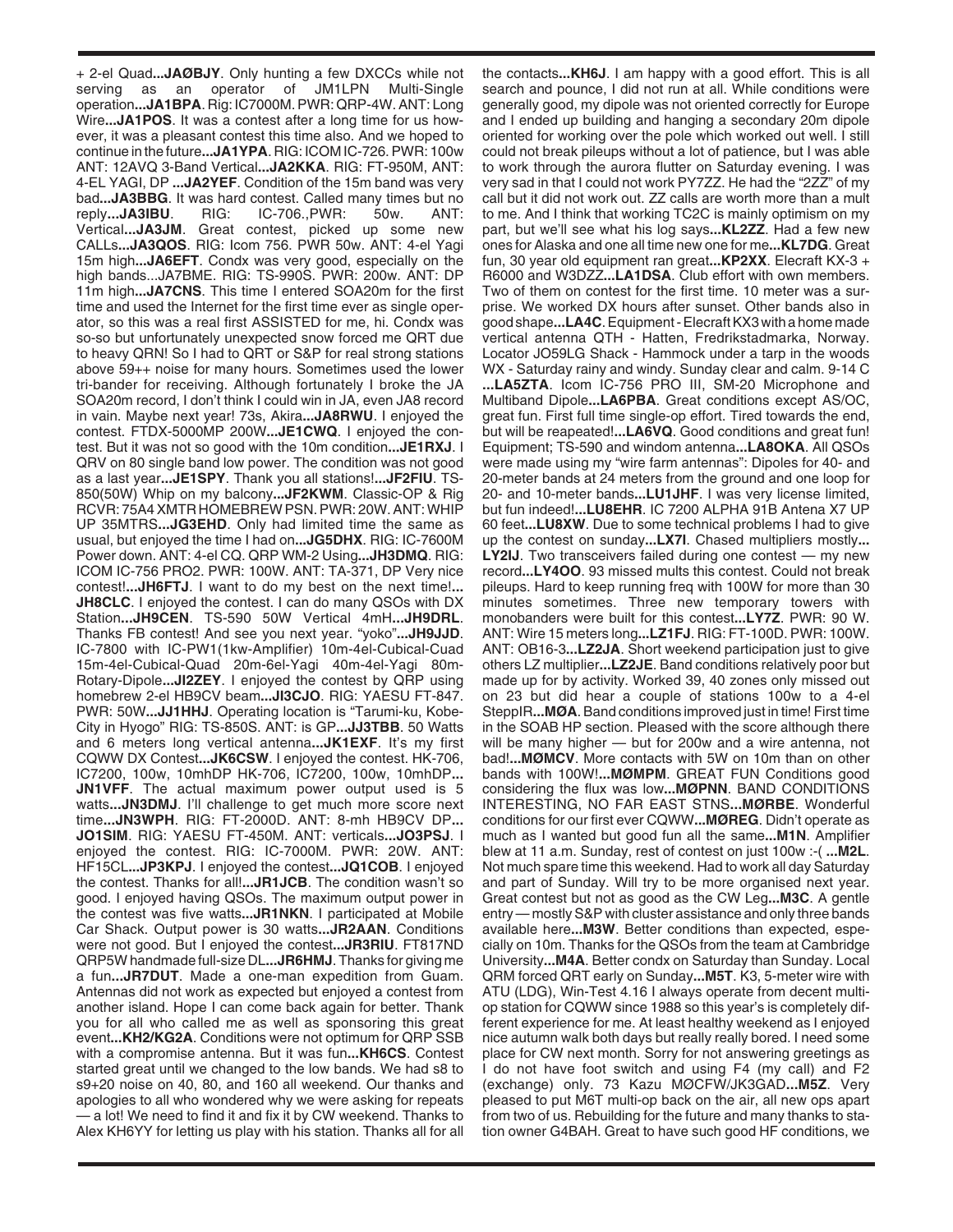all had a really good time the team got on very well together**...M6T**. Wasted my time sticking to top band just wiped out by big stations**...M6Z**. Came on to give some points away and got carried away with the decent conditions. No 160/80 antenna so score is badly compromised**...MM2N**. RIG: ICOM IC-736. PWR: 10W. ANT: MA5B @ 15M AGL**...MM3NRX**. Elecraft K3 and OCFD. Lots of stations from Eastern Europe and Russia with incredibly loud and clear audio on their frequency, but garbled papps and mwapps from them on my frequency, over 4KHz away! This gives them such an unfair advantage, there really is no contest. Great conditions on all bands, ears still recovering from the splatter**...MM3T**. A decidedly part-time effort this year. Shame I didn't have more time**...MM4D**. RIG: Icom 7000. PWR: 400W. ANT: Vertical dipole/horiz dipole/2-el Yagi at 5m high**...MW7X**. 66 yrs old Grandma who LOVES her amateur radio hobby. Icom 745 (1980 made) with 2 solar panels 6-6 volt batteries**...NH7PE**. Had to work both mornings but still, 3052 contacts made for a lot of fun!**...OA4SS**. Much better condx than expected to all continents — super contest!**...OA6Q**. Very good propagation on 10m and on the other bands. I already started with a husky voice due to a bad cold but at the end i could not talk anything, hi. Working conditions are a K3 with 100 watts and a wire antenna under the roof of a multi-story apartment house. Excellent receiver performance of the K3 on all bands especially with overcrowded bands. Most significant insight ... some guys have to learn that it is much more important to listen than to call. I am crazy about the upcoming CQWW CW — looking forward to meet all of you in the contest! 73 Michael**...OE1CIW**. I enjoyed the contest with verticals on my 6th floor balcony**...OE1HHB**. RIG: Kenwood TS-570D. PWR: 100W. ANT: Windom-Antenna**...OE2LRO**. Happy to be able to do at least a M/S low power from new QTH, as station is still not fully established**...OE2S**. It makes fun to be part of the crowd!**...OE2WNL**. I was working from my car with mobile setup. TX/RX:Yaesu FT-857D. ANT: Mobile Antenna Yaesu Atas 120A For this reason i was using my Call OE3MCS/M But i was parked all time during the contest at the same Location or QTH:VIenna GRID:JN88DD Lon: E016 17.476 Lat: N048 09.667 Tnx for the contest, hope to have more time next year!**...OE3MCS**. Transceiver Yaesu Ft 817 ND**...OE3VET**. My inverted L worked well on 10, but not at all on 80 nor 160 m**...OE4WWL**. With three OP and only parttime operation still satisfied with the result. CQWW generates band openings that shouldn't happen. Had fun and will return**...OE5T**. License issued on 16-JAN-2015 TNX to all contestants for the fine QSOs! Setup - screwdriver antenna, FT-857D, 10Ah lead gel battery**...OE6FTE**. Tnx for nice contest. I used FB DXlog, MKII, TS-590 (100w), antennas OB11-3 tribander, wireloop 80/40m and inv. V for 160m. Hope to hear U 2016**...OG3P**. My pre-contest rest was not so successful this time. I was not able to exploit the band conditions and got distracted to DXing mode far too often. I had to take many short breaks as I had a problem with my left leg. It was swelling and aching a lot. Fortunately it was nothing serious. I missed the best 20m opening of the contest to NA as I was sleeping away my stupor. 15m was the money band but the QRM level there was horrendous and at times limited the QSO rates severely. It was very difficult to find a decent spot to run. It was a delight to work DXCC on the higher bands. With a bit more effort it could have been possible also on 40m**...OG6N**. Had fun with a short wire antenna 4m above ground. Thank you sunspots!**...OHØBR**. Less pain with one radio. Felt like 1980's. Real Classic! I did enjoy this one, instead of maximizing the QSO Fun. Classic!**...OHØV**. Great fun, although I was about to go crazy with all the splatter!**...OHØX**. TX antennit 40 ja 80 dipolit, 10-20 biimi X9 , masto 32 m**...OH1BV**. Quite good conditions. It was a quite tight race with Jari, OH8L, until the second night when we once again experienced the difference between OH8 and OH1 U.S. conditions. Especially after the CME impact Jari kept up a steady rate hour after hour while I couldn't get any run going.

The situation improved a bit at my side around 00Z when the conditions peaked up also here in south. Anyway thanks for all QSOs and congrats to Jari for a new OH record!**...OH1F**. Very nice contest indeed**...OH2FHN**. RIG: IC-756 Pro II. PWR: 50 W. ANT: TA-33MW Tribander**...OH2LU**. Nice fun and testing FTDX-3000 same time learning new features. Sorry if audio was tight every now and then as setting mic EQ to own ears suitable level**...OH3OJ**. ANT: OCF dipole, 160m dipole, 40m sloper to east**...OH3WW**. Testing a non-standard windom at low height. Fun to 7 MHz S&P in the last few hours of CQWW SSB after doing 21 MHz first at OH3BCX**...OH5ZA**. Hi all Was very nice propagation in contest weekend. See you next year. 73 de Juha**...OH6GAZ**. Good ears and lots of patience!**...OH8KA**. Many thanks to Jari, OH8WW, for the opportunity to operate his magnificent station and for his hospitality! 73, Olli OHØXX**...OH8WW**. Condx way down from the previous years**...OH9A**. RX/TX: IC-7600. ANT: Loop, Butternut**...OH9GIT** RIG(s)**...OK1AJY**. FT2000 100W + 3ele.Yagi tribander**... OK1FHI**. RIG: YAESU FT-950 + PA. PWR: 800W. ANT: DIPOLE 2 x 20m**...OK1FRO**. RIG: Kenwood TS570. PWR: 100W. ANT: Double Zeppelin 2x36m**...OK1HFP**. RIG: FT1000MP MK5F. ANT: INVERTED L DIPOL**...OK1JOK**. TRX: FT-847. PWR: 100W. ANT: MULTIBAND DIPOLE G5RV**...OK1KCF**. Just testing setup - KW TS690SAT, N1MM+ Logger, no Internet**... OK1KEO**. TRX: FT-847. PWR: 100W. ANT: MULTIBAND DIPOLE G5RV**...OK1KZ**. RIG: FT897D. PWR: 100W. ANT: 3 el YAGI 10m high. I am looking forward for CW part of CQWW CONTEST 2015. 73 Ivan**...OK1LL**. Transceiver: TS590S. Power: 100W**...OK2IUH**. Good contest with many stations. See you again friends. PWR: 70W. ANT: LW 40 M**...OK2SWD**. Good conditions on higher bands. ANT: vertical, dipole. PWR: 100 watts**...OK4DZ**. RIG: TS480SAT. ANT: dipole 10m high**... OK4GP**. RIG: FT1000MP MarkV PA ACOM 1000. PWR: 800W. ANT: Vertical 30m, dipole, Yagi, logper Titanex**...OK7O**. SO2R operation FT5000DX + FT1000MP GP 27m 160,80m Inverted 'V' 80, @18m GP 40m Half Square 40m, 2x dir USA, JA 4-el 20m @18m 5-el 15m @16m 2x 6-el 10m @16m Microham MK2R+ Beverage 20, 42, 200, 250, 320 deg 160m MiniWHIP RX ant**...OK7Z**. TS850S, LW**...OM2DT**. TCVR: IC756. PWR: 100W. ANT: Multiband Dipole**...OM7AB**. OTAVA77, PWR: 100W. ANT: Windom**...OM8AHJ**. Nice Contest 73 de Pat**... ON2AD**. Dipole and 50w**...ON3DI**. Nice contest, 73 Rene**... ON3VS**. TRX: KX3. PWR: 5W. ANT: Hygain DX88**...ON4ANE**. TRX: FT-950. PWR: 100W. ANT: R8 & DIAMOND W8010**... ON6AT**. A VERY NICE CONTEST**...ON6LO**. GREAT CON-TEST 100% fun**...ON7HLU**. Just enjoyed playing around for a few hours**...ON7PX**. Good 10m Conditions. Thanks to ON4GI for use his Station**...OO5G**. THRILL WHEN 5W1SA CALLED ME WHILE CQing, ENJOYED THE GOOD OPENINGS TO ASIA THIS YEAR. SEE YOU NEXT YEAR**...OQ4T**. Very good conditions, with very high rates!**...OR3A**. Once again never called CQ :-)**...OT1S**. Great to work you all! Max. rate was 420 per hour! Time on was 16 hours, due to other duties! Cu agn soon in CW! Theo**...OT4A**. This was a thrill to work, all bands open, and ups and downs with condx. but very fun to run**...OU2V**. RIG: K3. PWR: 100W. ANT: 160+80M 80M vertical loop, 20+15+10M Hexbeam**...OZ3SM**. A mixture of fun and frustration as electrical storms and arcing power poles vied for QRM supremacy. Electrical storms won knocking out the power. Much time lost**...P3F**. A very enjoyable 24-hour contest! Concentrated on rate, at the expense of mults. Thanks to all!**...P49Y**. Very nice contest**...PAØEMO**. Losing many hours on Saturday for visit but managed a reasonable number of contacts for my humble setup while the new TH3jr was showing bad behaviour in an inexplicable way so just turning did destruct the SWR sometimes. Too bad, my log has the frequencies, put in by hand but N1MM does not export as I have no computer linked setup**...PAØMIR**. RIG: ELECRAFT K3/10. PWR: 5W. ANT: 80/40 M: DIPOLE; 20/15/10 M: 2-EL CUBICAL QUAD**...PAØRBO**. Nice to join this SSB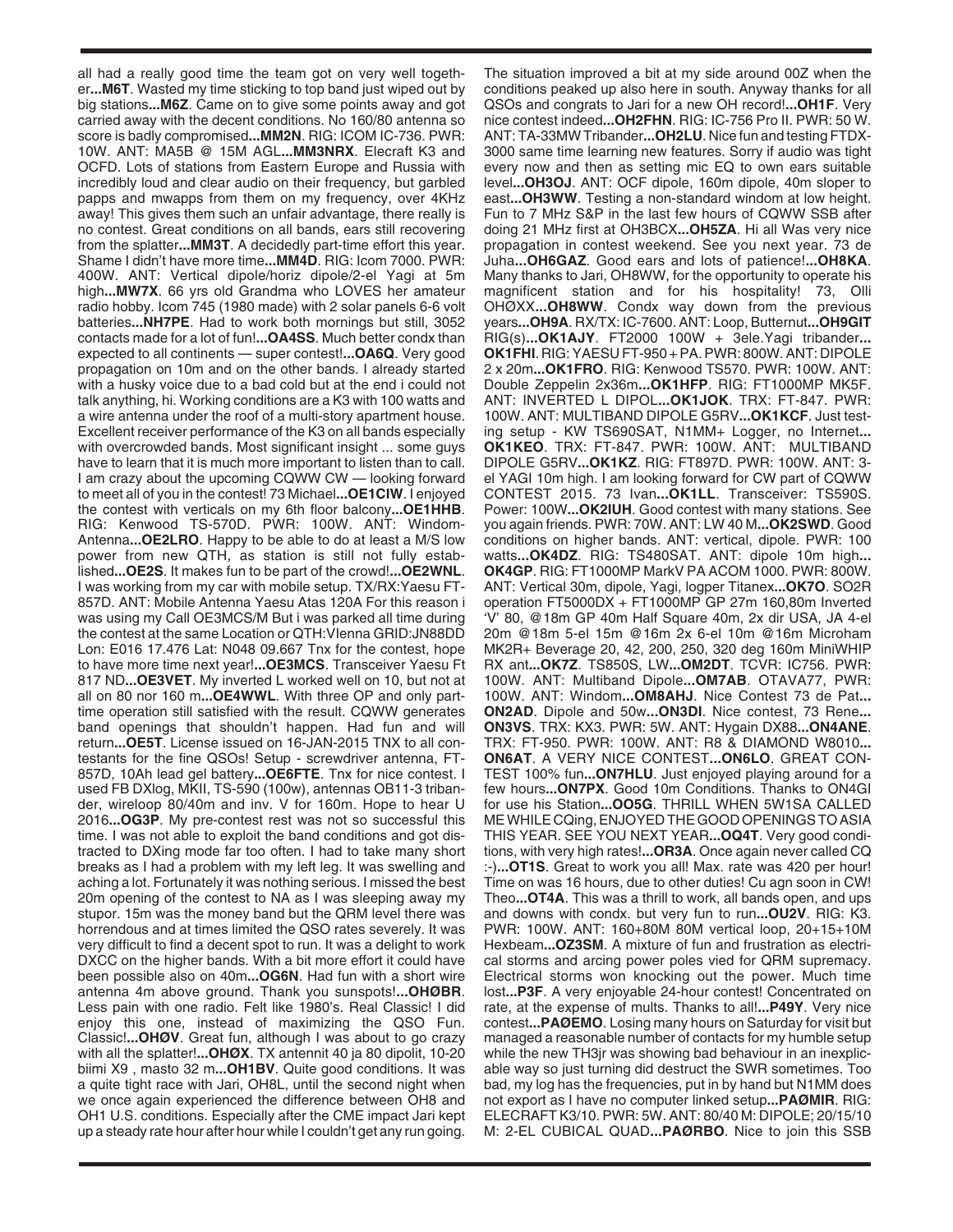Contest. Conditions were good in 21 and 28 MHz**...PA2GRU**. Wonderful contest, for me the highest score ever from my home station!**...PA3DAT**. Nice to work on 10 and find the band wide open!**...PA3DTR**. Just testing my new KPA500. So hunted mainly for mults only. 73 Mark**...PA5MW**. All worked stations will get a special QSL-card via bureau!**...PA9ØIARU**. Only 1 vertical antenna**...PBØACU**. See you all in the CW contest and next year of course. Used vertical and wire dipole. FT857 with Sommerkamp FL-2500 (400W)**...PB7Z**. Great contest again!**... PC2D**. Nice contest-10m wide open FT858--FB33**...PDØME**. Operator's restricted Netherlands Novice class amateur and QRP Station Thanks for a nice contest!**...PDØPMS**. Things to do. :-( Participated for a short time at PA6V. And a few hours at home. 2 new DXCC for me. Great contest. See you next year. 73s**...PD3OES**. My first contest!**...PD3RFR**. 73 to OMs & YLs all over the world!**...PD9DB**. Surprising results for my TS2000X, 40m coax, a 1:9 balun and 20m alu wire hung between the houses, not over the roofs. Highest point: 8.5m AGL (=ASL). Many big stations really wanted to make the contact and made quite an effort**...PE1EWR**. All QSOs made in QRP 1W with a dipole all bands 73, Adriaan**...PE2K**. Made some QSOs after work to test a renovated 12AVQ 3 band vertical**...PE4A**. Great DX in this big event. http://pe4bas.blogspot.com for more info**...PE4BAS**. Thanks for the organisation, it was a nice contest**...PF1MO**. RIG: TS-590S, barefoot, mean pwr out to antenna 50Watts. ANT: Homemade horizontal multi-band dipole, 5m above ground level. I enjoyed this contest very much. Many thanks for it!**...PG1R**. Great show! good to see so many friends again on the band!**...PG2AA**. RIG: Kenwood TS590s. ANT: Double Inv-V 40+80m & Hygain AV-620 20~6m**...PH2M**. My first time, I like it! Good luck everybody**...PH4E**. We take part in the contest with 4 stations. Seven guest operators visit our club for the first time. The goal was having fun and that goal has been reached!**... PI4CC**. Back in multi operator contesting knowing we had a serious handicap no 15m antenna. We decided to bring a PI4COM team effort despite this handicap and to show our presence on the other bands. For sure no winning score, but for sure a lot of fun and steep learning curve for our rookie operators**...PI4COM**. First time using PI4DLZ Call**...PI4DLZ**. We had great fun with the Dutch Young ladies club!**...PI4YLC**. Nothing like going swimming in the pool during the contest**...PJ4Q**. RIG: FT857D. ANT: Vertical**...PP5FMM**. We did have fun for the some hours we operated**...PP5JY**. PWR: 100W. ANT: 5/8 Vertical**... PP5UP**. Trying the new classic class for the first time. Seems to be fine for us very old entrants**...PS2T**. RIG: ICOM IC 7800. ANT: 4-EL YAGI**...PY2HT**. CDR GROUP**...PY2QM**. Conditions were exceptionally good on 10 meters!**...PY2XC**. First contest I joined. Thanks for the opportunity**...PY4NY**. RIG: TS-590S, AD-222, KIT-40. ANT: INVERTED-V-80**...RØAEW**. RIG: FT-817ND. ANT: GAP TITAN. Tnx nice contest!**...RØJF**. RIG: FT-817ND. ANT: G5RV. Date first licensed: 21 JAN 2013**...R2ABT**. PWR: 55W. RIG: IC718. ANT: 2-el QQ, GP**...R2AD**. RIG: Icom IC746pro. ANT: 4-el on 10,15, 20m; 3-el on 40m; Triangle on 80m; and Dipole on 160m**...R2DEU**. Vertical/100W**...R2DFE**. RIG: Elecraft K2 and Flex-1500. ANT: Wire Antennas**...R2LAC**. RIG: SunSDR2. PWR: 20W. ANT: Magnetic Loop**...R2MA**. Tnx to all operators!**...R2WW**. TNX FOR THE NICE CONTEST! CU next year**...R3LC**. TRX: TS-2000x. ANT: Dipole 160/80, Delta Loop 40-10**...R3LW**. RIG: FT-950. ANT: GP, INV-V**...R4CO**. TNX 73!**...R4RA**. License date 2014-05-08. PWR: 50W. RIG: FT-817ND + PA MX-P50A. ANT: City-Windom 40/20/15/10m**... R4SAJ**. I use the following antenna: 4x6-el Yagi H-frame up 42 mtrs. 5-el Yagi up 45 mtrs, 5-el Yagi up 20 mtrs. RIG: SunSDR2. Very good propagation despite the low solar activity! See you all in CW 73 de UA6AA @ R7AB**...R7AB**. RIG: Icom IC-756 pro3**...R7FL**. RIG: K2. ANT: Delta, Yagi**...R7FO**. RIG: ICOM-760PRO. PWR: 100W**...R7GA**. FT897 W3DZZ**...R7HL**. TU EVERYBODY, CU NEXT TIME!**...R7KQ**. RIG: TS-870S. ANT: DL**...R7KX**. W3DZZ + 300 wtts. TNX!**...R9AB**. My balcony anten-

na work!**...RA3DQP**. TRX: TS-2000. PWR: 100W. ANT: Inverted V 80-10**...RA3LJ**. RIG: Sun SDR2 Pa. PWR: 90W. ANT: 5-el Yagi**...RA3RA**. RIG(s): ICOM IC-718; ANT: GP**...RA6LIS**. RIG: FT-817. PWR: 5W. ANT: 4BTV**...RA7RA**. RIG: IC-780. PWR: 90W. 73!**...RA9FEL**. TRX: YAESU FT-1000MP MARK-V FIELD. ANT: LONG WIRE. Many Thanks for this contest CQWW SSB 2015. I got some DXs. 73!**...RC3C**. RIG: R399. PWR: 100W. ANT: QVAD-10M ALL THANKS FOR CONTEST CUL 73**...RD3DS**. RIG: FT-897, Ameritron AL-811**...RD5A**. RIG: TS-480. ANT: WINDOM**... RD8O**. RIG: FT-897. ANT: R-Quad, Inv-V**...RK3DYB**. RIG: FT857. PWR: 80W. ANT: INV V**...RK3E**. PWR: 300W. ANT: 6-EL 3-BAND YAGI, VERTICAL, INV VEE DIPOLE. My best 73! de Igor**...RN2FQ**. Thank you for the contest!**...RN3B**. Worked SO2R, IC-7600 and FT-1000D (5 watts) ANT: 2-el QUAD, 3-el YAGI Delta 165mtr,80mtr**...RT4W**. RX: K3, FT-1000 mark-v. ANT: STACK 3\*6-el, A347, Tribander, 2\*. PWR: 1 Kw**...RT5Z**. 73! TNX! RIG: KENWOOD TS-450S**... RT9TM**. We had a poor antennas on 80 and 10m, and getting low level mults and QSOs on this bands**...RU1A**. No serious effort. Just a training session**...RU9CZD**. RIG: IC-718. PWR: 100W. ANT: Inverted V 20-40-80 m 14m high**...RV6LCI**. RIG: K3. ANT: GP**...RV9CX**. RIG: Icom 7800. PWR: 5W. ANT: Multiband vertical ECO, LW 120m**...RW3AI**. RIG: Icom IC746. ANT: 2-el quad 20m, 2-el quad 15m, 3-el quad 10m, Inv-V40 and 80m, LW 160m**...RW3DVW**. See you next year!**...RW4S**. Nice conditions on 10m**...RW9WT**. RIG: ICOM IC-706. ANT: portable telescopic MFJ 1899T. PWR: 5W**...RZ3ARO**. Very nice contest I am a young operator and I work the contest the first time. I am just 18 years before 10 day**...S51AC**. RIG: FT2k. ANT: LQ160, INV V , INV V , 3-el. TB @8m...S57C. Never heard so many stations from Pacific. Amazing conditions. The only problem were 2 wrong spots about my call and that made a lot of confusion (some U.S. stations calling me for the second time, believing that they are working someone new. Please trust your ears not the Internet!**...S58J**. Thanks for all Qs. RIG: FT-1000MP. ANT: DIY Inv-V for 40mb. 73 de Wille**...SA6BET**. Good propagation! Real FUN!**...SA6U**. Always happy to give some points to the guys who exchange QSLs via the bureau**...SF7WT**. Played around a bit, pretty good conds**...SJ2W**. A fun contest where the team had really fun working all other. And the conditions where nice. New club record so we are happy. Looking forward to next year**...SK7K**. Really nice conds**...SM2T**. RIG: Icom-7700. ANT: 3-el ultrabeam Deltaloop for 40 vertical 80m my first ssb contest what mess**...SM3LBP**. Remote station at JP82tw Operator in Stockholm**...SM3WHL**. PWR: 100W. RIG: IC-706. ANT: 7-EL YAGI**...SN1J**. First time SO2R with FTDX9000D and FT1000 MkV New antenna setup two stacked tribanders - 11 elements. New 40m qso techniques with W, K stations (split). Fantastic 48h. Thanks**...SN7D**. 12 years old operator licenced in 2015**...SO5DA**. 13 years old operator licenced in 2015**...SO5FF**. 12 years old operator licenced in 2015**...SO5K**. ROOKIE - lic . 20.06.2013. RIG: FT 990. PWR: 80W. ANT: Delta up. 9m**...SO5MAX**. TX/RX: ICOM-746. PWR: 100W. ANT: nr 1: 160/80M monoband dipole, nr 2: Vertical 7-band. nr 3: 2-EL QQ/ 20-10M**...SP1DMD**. PWR: 80W. RIG: IC751A. ANT: short wire 10m**...SP1FPG**. PWR: 100W. ANT: GP 6m on balcony**... SP2WGB**. RIG: IC-765+SB-220M. ANT: VERTICAL 1/4L**... SP3GTS**. RIG: IC 730. ANT: Windom FD-3**...SP3JZX**. Thanks for a great contest again! SP3KRE team**...SP3KRE**. RIG: IC 746. PWR: 100W. ANT: QQ 2-el 3-band**...SP3LD**. RIG: IC 746. PWR: 100W. ANT: A4S**...SP3YM**. RIG: IC 751A. PWR: 80W. ANT: Dipole x 20m up**...SP4GHL**. RIG: TS480S. ANT: BAREFOOT BROADBAND VERTICAL 10MH**...SP5BYC**. I am happy beating old Polish QRP 15M QRP record**...SP5DDJ**. RIG: FTDX5000MP. ANT: HF-9V, random wire (approx 53 meters) for 160m, 80/40m shortened dipole**...SP5DL**. AFAIK this was the first time since early 1960s that our club took part in CQWW SSB. We had lots of fun. Encountered some technical problems when our PS and antenna switch controller went south but thanks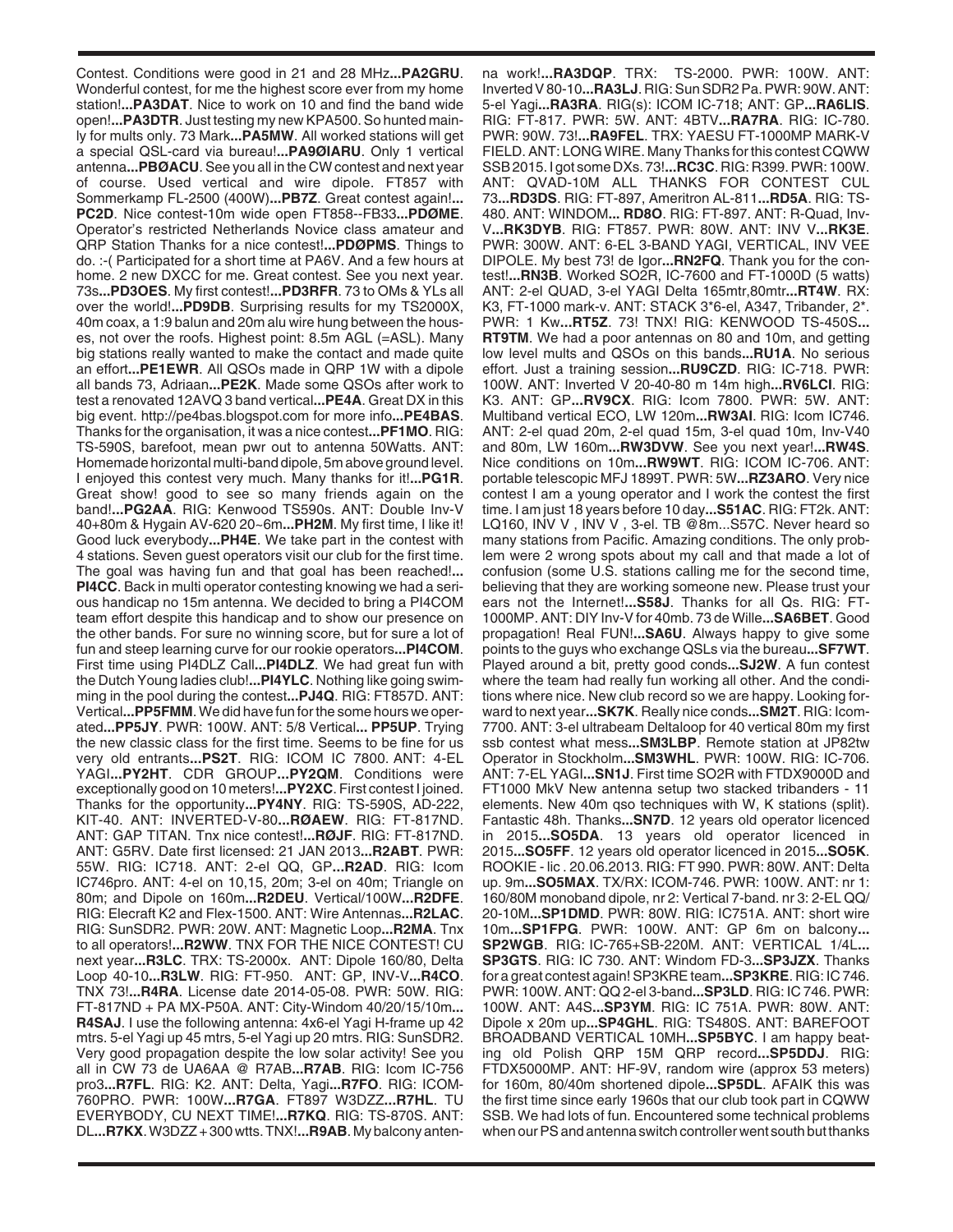to SQ5NHL and SQ8JMDs skills we managed to overcome and get back on the air**...SP5KAB**. RIG: FT-897D. ANT: OCF4, G5RV, 4-ELYAGI, DELTA by MØPLK, DIPOLE, LW 150M**...SP5PDA**. RIG: FT-920 W3DZZ**...SP6BMW**. RIG: FT 1000MP Mark V. PWR: 100W. ANT: DIPOLE FOR 15M h=45 QSO=600 SOp Assisted LP 15M**...SP6DVP**. RIG: HOMEMADE TRX. PWR: 5W. ANT: INVERTED L / 50 RADIALS**...SP6OJK**. RIG: IC 775 DX II. PWR: 200W. ANT: Yagi GB37 made in SP3GEM**...SP8MRD**. RIG: FT2000. ANT: dipole**...SP9BGS**. RIG: IC738. ANT: CP6 40-10m, Dipole 2x19, 7m 80m**...SP9EMI**. RIG: ICOM IC7100. ANT: ATU 40m Delta**...SP9GMI**. TRX: IC730. PWR: 80W. ANT: INV V**...SP9KJU**. PWR: 95W. 73s! CU next contest**...SP9R**. RIG: YAESU FT-1000MP MARK-V. PWR: 100W. ANT: DIPOLE DELTA, YAGI MOSLEY TA33**...SQ4G**. RIG: IC706MKIIG. PWR: 100W**...SQ6DGO**. Three stable antennas for 40m used in contest. ant1: 2-el vertical quad for Asia. ant2: 1-el vertical quad for Europe, usa. ant3: 80m horizontal delta loop**...SV3GKU**. The Biggest Contest!**...SV9COL**. Just for fun this time!**...SV9DJO**. The Joint T42US CUBA/USA TEAM Had A Great Time And Worked In Harmony!**...T42US**. Thank you all amateurs. Nice to contact you**...TA2ANL**. Thanks for the nice contest**...TC3P**. Difficult CDX but had fun and learned a lot! 73, Benni**...TF3CY**. Nice Contest. Please put our club on LIST...Radio Club de Costa Rica**...TI2KAC**. Great venue to work out the bugs in a brand new radio!**...TI8/AA8HH**. RIG: Icom IC759 Pro3. ANT: Dipole 80**...TM2G**. Thanks everyone for QSOs, see you next year**...TO2M**. Thank You for the contest! All The best. Mike**...TY4AB**. MY FIRST CQWW PHONE CON-TEST WAS IN 1956**...U1BA**. Fine contest! Tnx all for contact! See again!**...UAØWY**. RIG: IC-7600. ANT: 3-el SteppIR**... UA1AQA**. RIG: ICOM-718. ANT: DELTA 160M**...UA1CUR**. RIG: FT-897/FT-857. ANT: AV-620 CitiWindom 10-80**...UA1OOX**. ANT: Triband YAGI XL-335, GAP TITAN DX...**UA3DOA**. Another one beautiful contest! It's time to test my new hm antenna Moxon on 28Mhz. Many thanks to you!**...UA3IVF**. RIG: FT-950. PWR: 70W. ANT: LW**...UA4ARF**. RIG: OMNI-V + compressor audio +10 dB. ANT: LW- 85m - 35m Higt, GP by DL2KQ**...UA4NDX**. RIG: YAESU FT-857D. PWR: 60W. ANT: GP 3-Band (20/15/10m)...UA4WGM. RIG: FTDX3000. ANT: Delta Loop GP**...UA6HLN**. RIG: IC-718. ANT: 4-el QQ**...UA9OMT**. RIG: IC-756PRO3. ANT: 1.8-7 MHZ DELTA, 14- 28 MHZ SPIDER Operators born 2001-2005. TRAINER School club station - Vladimir Chaplygin**...UD3D**. 73! RIG: YAESU FT817nd. ANT: Dipole**...UN8PT**. RIG: KENWOOD TS-590. PWR: 1kW. ANT: 5/4/4-el quads (28-21-14 MHz)**...UN9GD**. RIG: Icom-718. ANT: OCF Dipole**...UP2F**. SW2012 25w.- SSB (10w. digi.)**...UR1YDD**. RIG: SW-2013 MINI. PWR: 5W. ANT: GP**...UR3PGW**. RIG: KX3 #1407 home-made PA. PWR: 100W. ANT: DIPOLE 15 m height**...UR3QM**. RIG: TS 870. ANT: Cushcraft A3S, dipole, vertical**...UR5EPG**. ANT: Frame 10m, three turns on the 1st floor window, Long wire 40m up 4m with tuner. RIG: HomeMade. PWR: 20W**...UR5FCM**. RIG: homemade. PWR: 5W. ANT: GP on 21 MHz...**UR5KBP**. RIG: FT-950. ANT: Delta, 2xDelta, 2xQUAD**...UR5LAK**. It was great propagation on 28 MHZ!**...UR5XMM**. RIG: KENWOOD TS-570 D. PWR: 100W. ANT: DIPOLE**...UR5ZTH**. I had a lot of fun participating in this contest! Propagation was in our favour**...UR6EA**. RIG: IC-718. PWR: 100W**...US8MS**. Good test! 73 ts-480 sat**...UTØFC**. RIG: SW-2010. PWR: 150W. ANT: Inverted V**...UT1PG**. RIG: FT-950. PWR: 90W. ANT: XL-222**...UT3RS**. RIG: ICOM IC-746. ANT: Delta Loop on 40m **...UT5AX**. RIG: HOMEMADE TRX. PWR: 4W. ANT: GP**...UT5UUV**. RIG: FT-767GX. ANT: DELTA on 80M**...UT8AL**. RIG: MiniYES + PA. PWR: 100W. ANT: Vert Delta (85m prm)**...UT8AS**. RIG: FT757gx**...UT8IK**. RIG: FT-897D. ANT: Inv.V**...UW6M**. RIG: Icom IC-721**...UX1VX**. RIG: Kenwood TS590**...UX2U**. TNX 73!**...UX5MC**. Not much of a contester but made a few contacts. 73**...VA1CM**. I love this contest. One of my favourites!**...VA3NW**. RIG: ic-703. PWR: 5W. ANT: End fed vertical wire. It never ceas-

es to amaze me what 5W and a long wire can achieve when big antennas are listening on the other end. All QSOs are in eQSL and LoTW**...VA3PCJ**. Had a great time in the 15hrs that I have worked**...VA3TIC**. Very good conditions and a pleasure to operate with a view of the lake. Anybody else see a beaver swimming by and a mink frolicking on the dock while running Europe on 15M? Thought not. :)**...VC3X**. One more DXpedition to Zone 2 behind. At this time I operated as a SOAB Low Power Assisted, conditions on all bands were great and I've enjoyed by NA, SA, and EU pile-ups often. I was impressed by QSO with 5W1SA on 40 meters during morning time through W`s pile-up running low power. Thanks to Yuri VE3DZ and VE2CSI Team for help with preparation to DXpedition to Zone 2 and to all who called me during CQWW DX Contest. 73!**...VE2IDX**. Visitors only: Geogette Welling and Henry Jarsyna VA3OV This is the great DX contest, we at VE3DC look forward to doing it every year. We increased our DX Countries this year, even though our QSO count was down slightly. Another great job by our operators, especially since we had 3 newer Hams in the group, learning contesting. Thanks to all that worked us, great DX as well as our North American hams. 73 Rick VE3BK**... VE3DC**. PC crash early Saturday, used Win 10PC for rest!**... VE3PN**. Great contest and conditions**...VE3VGI**. Conditions were generally excellent, except that I missed the awesome 10 meter opening from last year. That hurt since it's the only band I can run on SSB with 5 watts. So no running this year (less than 1% of Qs). QSOs were down and multipliers were up, netting almost exactly the same claimed score as in 2014. As always, I give my compliments to the many ops who spent far too much time pulling me through. Modestly improved low band antennas also helped. I think I'm just about done with QRP SSB. It's too painful, for both me and everyone I call. It can only get worse as the sunspot count declines. Rig KX3/DVR, 5 watts, N1MM+ 10-20 Explorer 14 @15m 10-40 Inverted vees (N-S, E-W) @14m 80 Tower vertical with short radials 160 hah!**...VE3VN**. Good contest as always. Fantastic to hear the higher bands open. Always great fun!**...VE3ZZ**. Nice to see bands open so long**...VE4YU**. LICENSE DATE JULY 2 2013 I'm a blind ham and haven't got a logging program so I hope this is ok. I'm not sure what my claimed score is, if i manage to earn an award or certificate that'd be neat and surprising**...VE5SDH**. Bands were wide open for us and our noise problem went away for the weekend. We had FUN**...VE6AO**. Great propagation on day 1, lots of one-way on day 2**...VE6ZC**. I had a lot of fun participating in this contest. I gave a couple of great radios a good workout Friday the newly Vintage FT-757GX and a venerable old IC-751A for the duration of the contest. 73 Gerry**...VE7BGP**. Well I spent more time than I thought. Bands were not bad but 10 meters never really opened to Europe. I had to take a DXCC break when TT8AMO was spotted on 20 meter CW. I need TT8 confirmed for Honor Roll so my CW break was a success. Great Contest**...VE7XT**. Great conditions!**...VE8NSD**. Absolutely the best band conditions in years for the entire contest**...VE9FX**. First CQWW SSB, thanks to all for the QSOs**...VK1NS**. Part time effort, having just got off a plane from Huntsville, Alabama**...VK2CZ**. ROOKIE 24th November 2013**...VK2FCOR**. A struggle for Low power and Basic Antennas though Band conditions were good 100W and a wire is a long way from competitive**...VK2NP**. Just a little play. Gave out some numbers. Had fun anyway**...VK2PN**. Only had a short go this year but it appeared to go well for most operators. Intend to participate next year. Would like to thank all those who help to run CQWW contest**...VK3NRW**. Hexbeam at 10m - Yaesu FT897**...VK4BRT**. 10m was wide open everywhere despite propagation forecasts. Very well behaved contest on 10m. My max power was 400 watts into a 2-el triband yagi at 10m**...VK4CL**. Dry Electrical Storms Limited My Operating Time**...VK4EJ**. PWR: 5 watts. Great band conditions 5-el on 10m 4-el on 40m**...VK4FAAS**. PWR: 100W. ANT: 133-Foot Windom Dipole. RIG: Icom IC-718**...VK4HEC**. Another great contest and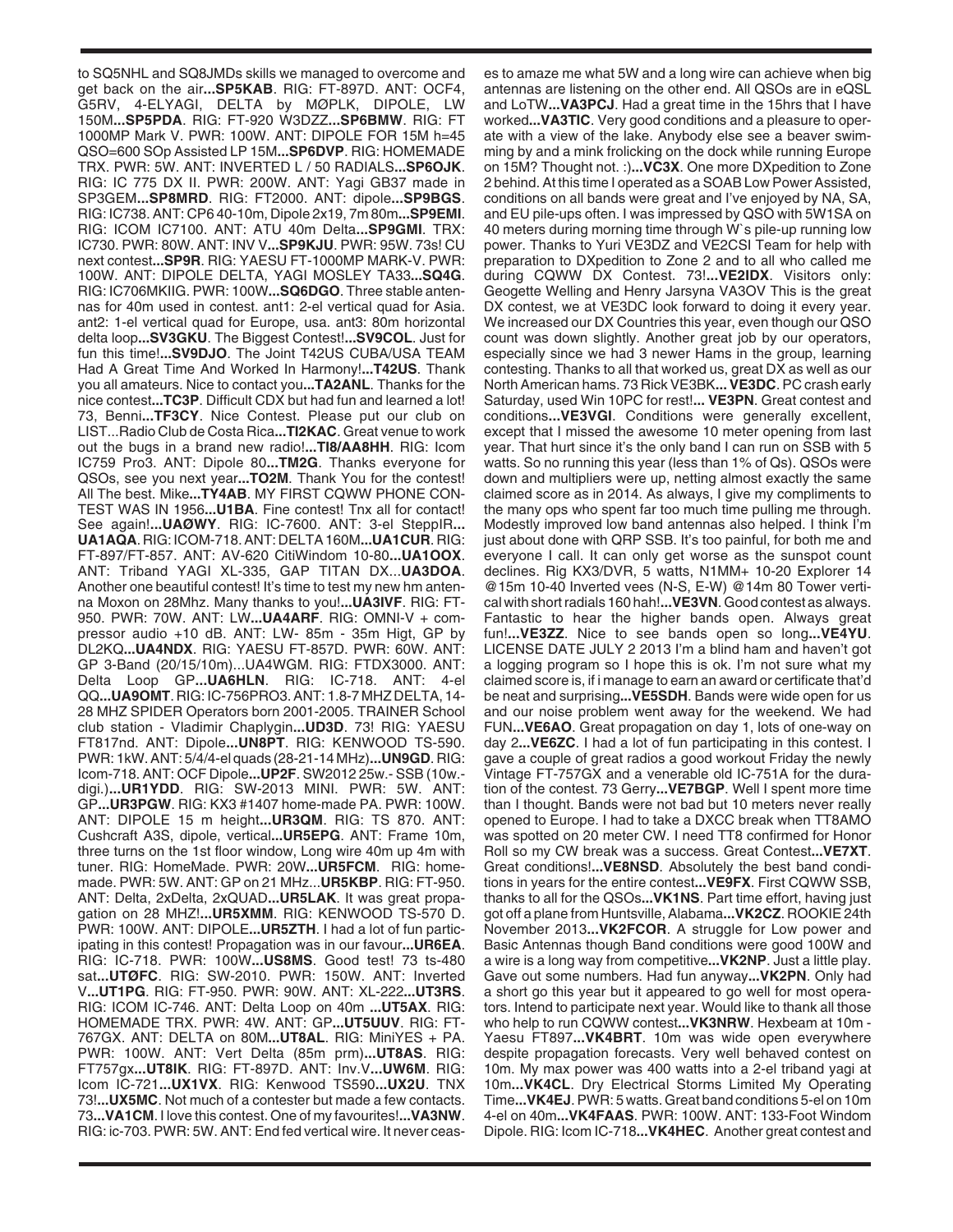learned even more than last year. Built a 20M hex beam from conduit, fishing poles and 4mm cable. Ant. was 4M off the ground turned by hand but worked great. Can't wait for next year. Thank you for the pile up before the end of contest. A great experience**...VK6SMK**. Great to be part of this world wide event. Thanks All**...VK6VAX**. Only had a couple of hours to participate. Heard some great stations but couldn't work them**...VK6WX**. Just joined the contest for a few hours. Hope you like the qso with me**...VR2XMC**. I used Kenwood TS-480 HX 200W with G5RV and Moxon (15M) antennas**...VU2CVS**.RIG: ICOM IC-707. ANT: barefoot with single wire trap diople**...VU2DED**. Thanks to the organizers for all the efforts put in making this a nice contest**...VU2GRM**. A part-time effort on 10M. It was good to hear many VU ops on the contest this year**...VU2LBW**. RIG: FT-200D. ANT: HEX BEAM 20-10M/G5RV Junior FOR 40M. PWR: 150W. A great beginning with a pileup of 50+ Qs at 93/Hr soon turned into a lost day due to an urgent call from the MQTH. My hopes of running a big score was soon lost and changed my plans to go unassisted. Kept an eye on the spots looking for multipliers and working them in between the office work breaks. By the time I closed the Mqth work by 1100Z on Day 1, propagation started playing up and it was an effort to even break into the rx of UAs and the EUs. I also found that I was not hearing enough of the EUs and especially the Scandinavian belt. Also missing was the JAs and BYs. Just 1 JA in 311 Qs! Interesting propagation lessons learnt and need to learn to ensure that the MQTH is out of bounds during contest weekends :) Enjoying and Improving! Will keep rocking!**...VU2MUD**. It's always a fun to work in CQWW contest. I am 16 yes old and this my third CQWW contest. I was first in India and 5th in Asia both years. I operated from a farmhouse. Made all bands antenna. N7XM and VU2NXM helped me with the equipment for contest. Next time will like to use big antennas. I would like if someone helps me with some equipment. I am a rookie. My license Date: 26.06.2013**...VU2NFG**. A great contest as always! One of the best propagations ever in a long time. The NA run was unreal and guys were as loud as 20 to 30 over 9! Highlight was working zone 6 and zone 2 who called me in the pile ups! Missed zone 34 commitments and could operate for a total of 26 hours only. See you all in the next contest!**...VU2PAI**. Nice to participate in the contest with my upgraded callsign**...VU2TO**. First contest**...VU2YVK**. SFI 113 SN091 A 007 K 03 SW 446.5**...VU3KPL**. My first contest using vu2abs Hexbeam and Icom IC 718**...VU3MOA**. First time participating in contest. Tnx to VU2NXM for guiding me. MY LICENsE Date :26.06.2013**... VU3RTL**. Once again, it's tough to deal with propagation at 80N. 10m dead up here and 40m had high noise. Still, we were happy to give out zone 2 from the PEARL Ridge Lab**...VYØ/VE3KTB**. My 1st CQWW contest**...VY1MAB**. Had a great time this weekend as a new ham participating in this contest!**...WP2SC**. RIG: FT-1000MP+Amplifier. PWR: 400W. ANT: Yagi 5 Elements Monoband**...XE1H**. One of the memorable moments occurred when running in the middle of a gargantuan NA 20M pileup, I briefly asked to stand by to let hearing stations outside NA, a complete silence came, then A71CV was faintly heard and worked nobody interrupted! Hats off guys, many thanks for your sportsmanship and exemplary behavior!**...XE2B**. Very Fun**...XQ1TUW**. Great fun had by all considering 100W max and low dipoles**...XU7AJA**. RIG: FT-817ND. PWR: 5W. ANT: Mobile Whip**...YBØANN**. Just install on last day a new handmade, dualband, 80&20M rotary dipole**...YBØUNC**. Nice DX QSO Contest with worldwide Amateur Operators**...YB3JOS**. I can't continuing contest, I had a problem with my antenna**...YCØQR**. In this CQWW, this is my first contest. joint with ORARI - YB3ZBD and BLAZER KEDIRI RAYA | BKR DXC TEAM, good luck to the next contest, 73**...YC3RPW**. RIG: TS2000. PWR: 100W. ANT: multiband vertical**...YL5W**. Nice conditions, good propagation. C U in CW next month! 73s**...YO2LEA**. RIG: ICOM IC-7800. PWR: 200W. ANT: SIRIO GPE 5/8**...YO2LEL**. RIG: ICOM IC-730.

PWR: 100W. ANT: DIPOLE**...YO2MJZ**. RIG: Kenwood TS870 + ICOM IC-2KL. PWR: 500W. ANT: Echo 3-el/band Yagi**... YO3RU**. RIG: Icom 7000. ANT: Cuscraft R8 30 w 73 Good luck**...YO4FKO**. 4W, LW antenna / magnetic loop**...YO4LHR**. It's a hard life for low power on SSB 40m. Tnx everyone for qso. 73s**...YO4NF**. RIG: KENWOOD TS-450SAT. PWR: 100W. ANT: MULTIBAND DIPOLE FD4**...YO4SI**. THANKS TO ALL MY QSO PARTNERS SEE YOU in 2016! 73 Dan**...YO5DAS**. RIG: TS 850 SAT. ANT: CP 6 INVERTED V**...YO8BFB**. RIG: TS-590+HLA 300 PLUS. ANT: 10M LOOP ANTENNA 73!**...YO8CIY**. RIG: ICOM IC-7700. PWR: 100W. ANT: 2x8-EL YAGI**...YO8DHA**. RIG: FT857D. ANT: GPA3B(HM). NICE CONTEST**...YO8MI**. My first participation, great contest! 73**...YO8SYS**. RIG: TS830S. ANT: DELTA LOOP**...YO8THG**. RIG: Yaesu FT-857D. ANT: fishpole antenna**...YO9HOW**. RIG: FT-950 + PA. PWR: 400W. ANT: A3S**...YP5A**. RIG: IC-746 PRO. ANT: 5m wire GP on balcony**...YT2AAA**. RIG: YAESU FT 847, LPA. PWR: 1.4 kW. ANT: GP + 8 x beverage**...YT4A**. Good activity and propagation on 10m. Thanks for QSOs**...YT7R**. 73**...YU1HFG**. Just to give some points**...YU2M**. Long power outage on weekend put me out of the game hope better luck to see you on the CW part**...YV6BXN**. Nice to test calls and exchange PC voice, up to 289 and 276 QSOs per hour**...YW4D**. Happy to do my little contribution**... YY6CAM**. I have been trying to visit the historic and scenic island of St. Helena for some time it is a three day trip from Ascension Island on the Royal Mail Ship "St Helena." Visits will be easy in 2016, when the new airport opens**...ZD7W**. "ZL PORTABLE K7ST" is NOT "ZL FOUR ST"!**...ZL/K7ST**. We are definitely not a contest type of club. But, we decided to find out what it is like to operate one. We liked it and want more of it. Our only experience before this one was the yearly Josh White field day event which is far removed from any international contesting. We give our thanks to all the hams we made contacts with all over the world. We will be back next year. Contesting will become a vital part of our club's activities**...ZL1AM**. Equipment IC7700, ACOM, OB18-6 Great contest as always, shame about 10m not opening to Europe! All of the equipment worked this year!**...ZL1X**. Always challenging with local noise and limited activity in this region. I was disappointed that there did not appear to be the usual VK activity. Was happy to add some new DX for this band!**...ZL1YE**. Excellent exercise - thanks for setting up**...ZL2BCO**. SO/SB operation and found 40m very busy and noisier than previous years but still enjoyable**...ZL2CC**. Personal commitments made this not a full time event for me. The Rugby world cup matches ( SA vs New Zealand - we lost 20-18) and Argentina vs Australia took out quite a bit of time as well as a trip to fetch a friend from the airport in George on Saturday. All in all though quite a reasonable result for me and I was quite surprised at the fairly good conditions, especially on 10m where I had expected the lower sun activity to really make it harder than it was. Used my Icom 736 barefoot with 100 watts and a 2 wavelength centre fed on 40m, 2-el quads at 23 m agl on 20m and 15m and a 5-el yagi at 22m on 10m. My score on 15m was not really that good I felt and I will try to improve my antenna on that band. 80m was a complete washout with very high noise levels and barely discernible signals. Thanks again for a fun filled weekend!**...ZS2NF**. Total operating time 14.5 hours**...ZS6RJ**. Many thanks to the participants and organizers of the WW Contest 2015! Unfortunately, I had three times an interruption of power and I had to rebuild the program. Best 73 es DX!**...ZS9Z**. Operation dedicated to PY5CA SK AUG 26TH**...ZW5B**.

## **USA QRM**

At 82 years I had a good time**...AA4GT**. Fabulous condx with flux of 140**...AA6EE**. Well, we lucked out with 10m wide open during the entire contest**...AB2TC**. I let my tech wife KM4HQL take over when 10m was open and she got hooked!**...AB4LX**. Second contest I ever tried**...AB8AA**. Great to see all the activity and good conditions on 10 meters**...AD8J**. Lic 2/19/15 I am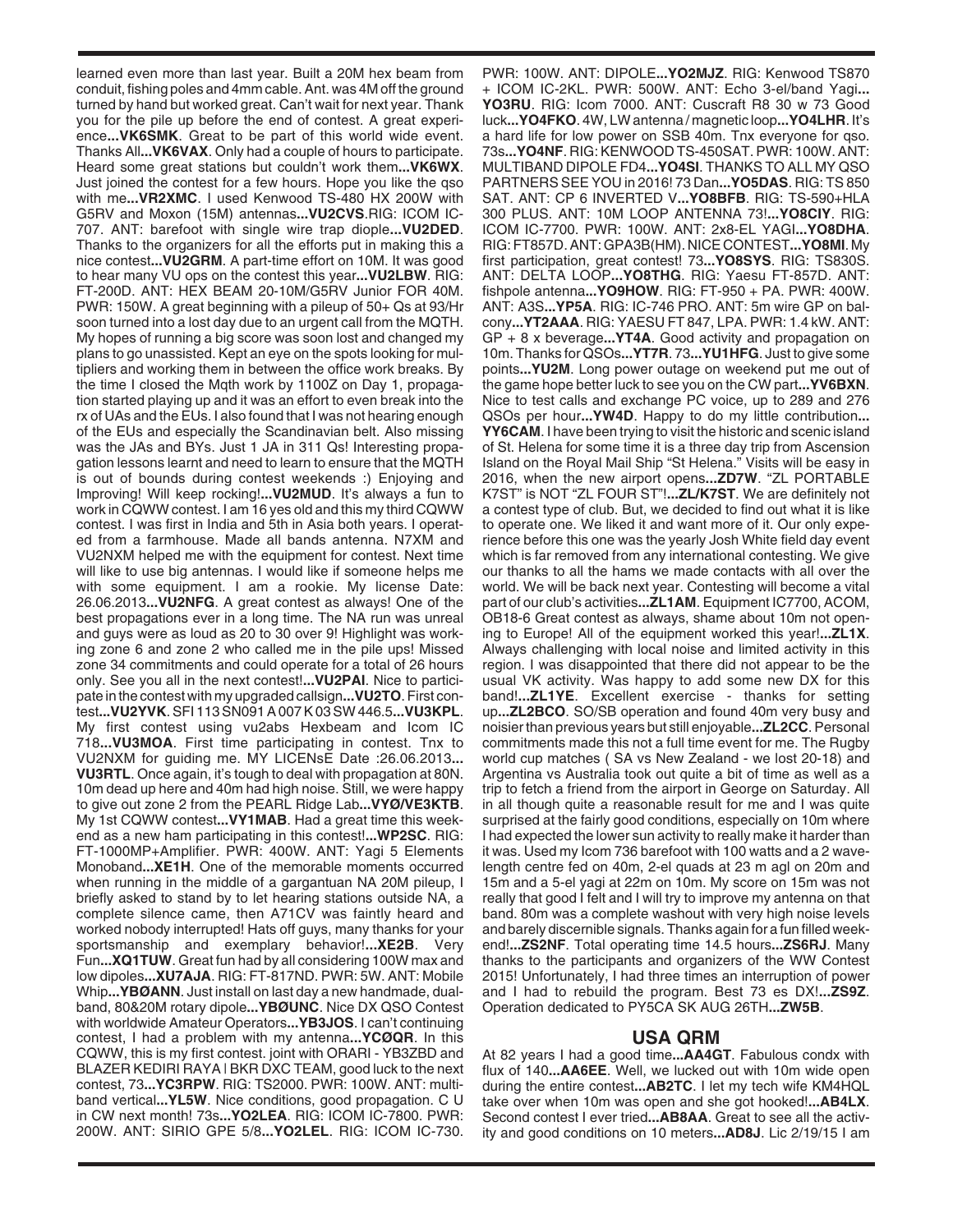10 years old! 1st CQWW SSB! Little girl award?**...AE4FH**. First CQWW SSB**...AE4M**. First time in CQWW DX wild time. More DX contacts per hour than I thought was possible from my little station. Barefoot power, 40m doublet 20 foot high antenna. Operated Sunday only for about 9 hours with breaks for chores**...KØBAK**. We thoroughly enjoyed the 2015 CQWW SSB show! The 10 meter QSOs were an unexpected pleasant surprise, following some very poor band conditions not long before the contest. Activity levels on 15, 20, and 40 were likewise busy. Our QSO count on 160 meters was very low perhaps the stormy remnants of Hurricane Patricia were an influence? Thanks to all the great operators around the world for picking out our callsign. See you in 2016!**...KØGEO**. 10 meters was finally open. My first time working this event. I had a lot of fun and am looking forward to next year's event**...K1AUS**. Not full time effort (football) 100% S&P**...K1IX**. My first DX contest, other than giving out points, since installing my little pistol station, however the pistol still needs more ammunition. Need to address my lack of 80 & 160 antennas, and 10m power out was pretty low. I wasn't really able to get a good run going, but S&P was pretty effective for me. Good conditions overall. Although I wasn't able to avoid other commitments during the second day. Still I had a great time, and I hope the score helps the club a little**...K1KA**. Had so much fun on 10 meters, I almost forgot to try the other bands! As a rookie ham, it was quite a thrill to work Hawaii on 10. Will be back next year -- as an Old Timer!**...K1MTD**. 40 mtr ssb is really tough with 4 watts and a vertical antenna!**...K2GMY**. Nice contest, I looked for stations on bands I needed. Lots of fun**...K2HAT**. Condx good enough for openings to most areas, so can't complain too much about it. But they were not good enough to allow me to run 'em. Kept trying on and off, with little success. It may well be quite a few years before running becomes a possibility, at least with this station situation (25-foot-high 4-el yagi, installed just for the contest in this restricted community)**...K2PS**. Attic tribanders & low band dipoles were effective**...K2TER**. GREAT FUN WITH KX3 AND 5 WATTS**...K2YGM**. K3CCR is the club station at the Collington continuing-care retirement community at FM 180W in MD, just east of DC. For the CQWW SSB only N3UM was available to operate, and only for 17.7 hours. Propagation and activity were good on all bands, better than expected on 10 and 15m. Since SFI was only moderate. Did S&P on the low bands and initially on the high, but was able to run EUs on the 3 high bands on the second day. Our inverted V on 40m performed well worked 9K2, A71, and YD. High bands were quite good to the mideast In the very last hour a "Classic" multiplier crawl on 10 and then 15 m. Found 4 new zones and 8 new countries. On 20 m at 23 logged JA in zone 25 for 4 mults in those last 3 minutes. Fun**...K3CCR**. Overall, conditions were pretty good here. Nice to see 10 meters 'wake up' for this one. But, I think that 10 meters is really usable on a lot more days than it gets used because everyone listens and no one talks**...K3JZD**. Band conditions and propagation were very good**...K3SOM**. Glad I had homebrew PA in reserve since Henry 3K blew up 2-1/2 hours before end of contest**...K3TC**. It's always a challenge on 40m SSB when running 5 watts QRP!**...K3TW**. Unexpected good conditions, thanks to everyone for the QSOs**...K3ZJ**. Too many ops don't know how to work a pile up properly**...K4SBZ**. Thanks a lot for the fun. Enjoyed my first CQWW DX contest! Enjoyed the band openings!**...K4VBM**. Part time remote from NC. Had fun!**...K5AUP**. 100W 6-ft. whip Mobile in MS and AL**...K5KLA**. I need more muscle on 40 and 80 meters, but the higher bands were good**...K5XU**. Great Fun. Found several weaknesses in the station**...K5ZO**. Great conditions! A real pleasure**...K6CSL**. This was definitely a 10m contest for me. Plenty of DX, plenty of room to spread out and HEAR each other plenty of stations to work there. Conditions were actually quite nice, especially on 10m and 15m. 20m was in unusual form for me, I was able to work European stations well into the day. As usual, it's nice to hear so many of you when most of the time we just hear each other in CW/RTTY. For this contest, I was using a Yaesu FT-857D into an Ameritron ALS-500M running a cool 300W. Antennas Butternut HF9V ground-mounted vertical with 83 radials. 10m was AWESOME! So much fun to be had. Thank you for a few new DXCC entities! Thank you for a couple new zones, and thank you for a whole lot of fun! No, I'm usually not a big fan of SSB contests, but I will DEFINITELY see you next year in CQWW SSB 2016!**...K6JEB**. We had a blast operating from Will's station! Conditions were much better than expected, and 10 meters was a big surprise. K3JO did a great job in the overnight on 160 despite marginal to poor conditions. W1VE did most of the running and KE1J concentrated on multipliers. K6ND filled in in-between and provided some much needed relief. K6ND has a superbly engineered station on a not-very-big lot. The 80 and 160 wire 4-Squares did their magic, and the single C31xr and home-brew 2L 40 performed above and beyond the call. We also had a single C31, fixed on Europe, on a 20-ft pole in the woods as our multiplier antenna. All in all, a fun time for a bunch of CW ops doing SSB**...K6ND**. This the best contest of the year. I appreciate all the hard work both the operators and organizers put into it. Thank you all and 73**...K6PGH**. Set a goal of 500 Qs and 500,000 points. Biggest thrill - FR4NT long path**...K6SCA**. First time with CQWW SSB contest. Using 100W to HexBeam**...K6VDU**. Had a terrible fall health wise, so felt good to sit down and play radio. I am slowly getting healed, but it is slow. Thanks for a fun time and all the Qs**...K7ABV**. Was only chasing new countries for my DXCC. Need a better low band antenna**...K7DD**. Don't know why stations saying "QRZ" bugged me so much this year. Why couldn't they just give their #\$%^&#@ call?**...K7GQ**. Not easy barefoot!**...K7HV**. Bands way up and down in Northwest but always fun!**...K7JAN**. First time submitting log**...K8EEE**. It is tough with verticals! Nice conditions. The T42US group did a great job in the true spirit of ham radio**...K8GL**. NOT MUCH OP. TIME, BUT FUN!**...K8OZ**. First CQWW. Lots of fun!**...K9FRO**. Part time effort. Too many things going on**...K9GY**. Worked the entire contest with my hexbeam 5 ft off the ground on a tripod!**...K9IBM**. Put up a 2-wire 80M beam but vertical had better report. Ended up on 40M instead. Had FUN with just a 40M inverted VEE**...K9IDQ**. Enjoyed seeing the band explode to life post summer doldrums**...K9MK**. Heard more than I could work. Thanks for a good contest. 73**...KA1DBE**. TNX for great contest! Bands in good shape and OPs were very friendly**...KA2VLP**. Great band conditions. Thanks to all the DX stations for the QSOs!**...KA6BIM**. ROOKIE - 08/29/2014**... KA9BBQ**. It was a great weekend to be on the radio! Also out did my last score! See everyone in 2016**...KBØARZ**. Great contest**...KBØPPA**. My first contest running QRO. What a thrill to be able to make contact on the first call running S&P. SB-220 did the job! Family obligations kept me from being on the air more**...KB1GKN**. Greetings all! 10m was in outstanding shape**...KB2HSH**. First attempt at a multi-multi**...KCØYFC**. 1st licensed 2013. KW TS-450SAT into Windom. FN31on**... KC1ACN**. First timer, that was intense!**...KC2ASA**. First time in 18 years I have done this contest**...KD1O**. Thanks for a great contest**...KD4LEM**. Blew the amp 5 hr into the fun, drat! Bands were wonderful for once!**...KD7DCR**. RIG: K3 ANT: 2-El SteppIR...KE1V. With only a multiband wire antenna, I had lots of fun, 40, 20, &15 were the main bands this year with weak 10m opening, lots of S&P and even the big stations didn't seem to have the runs they had last year but maybe we will get one more year out of 10 next year, Great Fun!**...KE2TR**. Beams down tower work. Big difference not using a BEAM! 73**...KE4KMG**. Very glad that 10 meters was wide open! It made all the difference**... KE4VH**. This was my first contest!**...KE7NUQ**. Got BY-China for a New One on Phone**...KE9EX**. Lots of stations with "poor" audio**...KFØIQ**. High bands declining rapidly, sorry to see them go**...KF2O**. 3rd year rookie Licensed 04-26-2013 OK? Garry**...KF5VDX**. Great contest, great signals, I was real happy with propagation, and all the operators were great**...KF7TY**.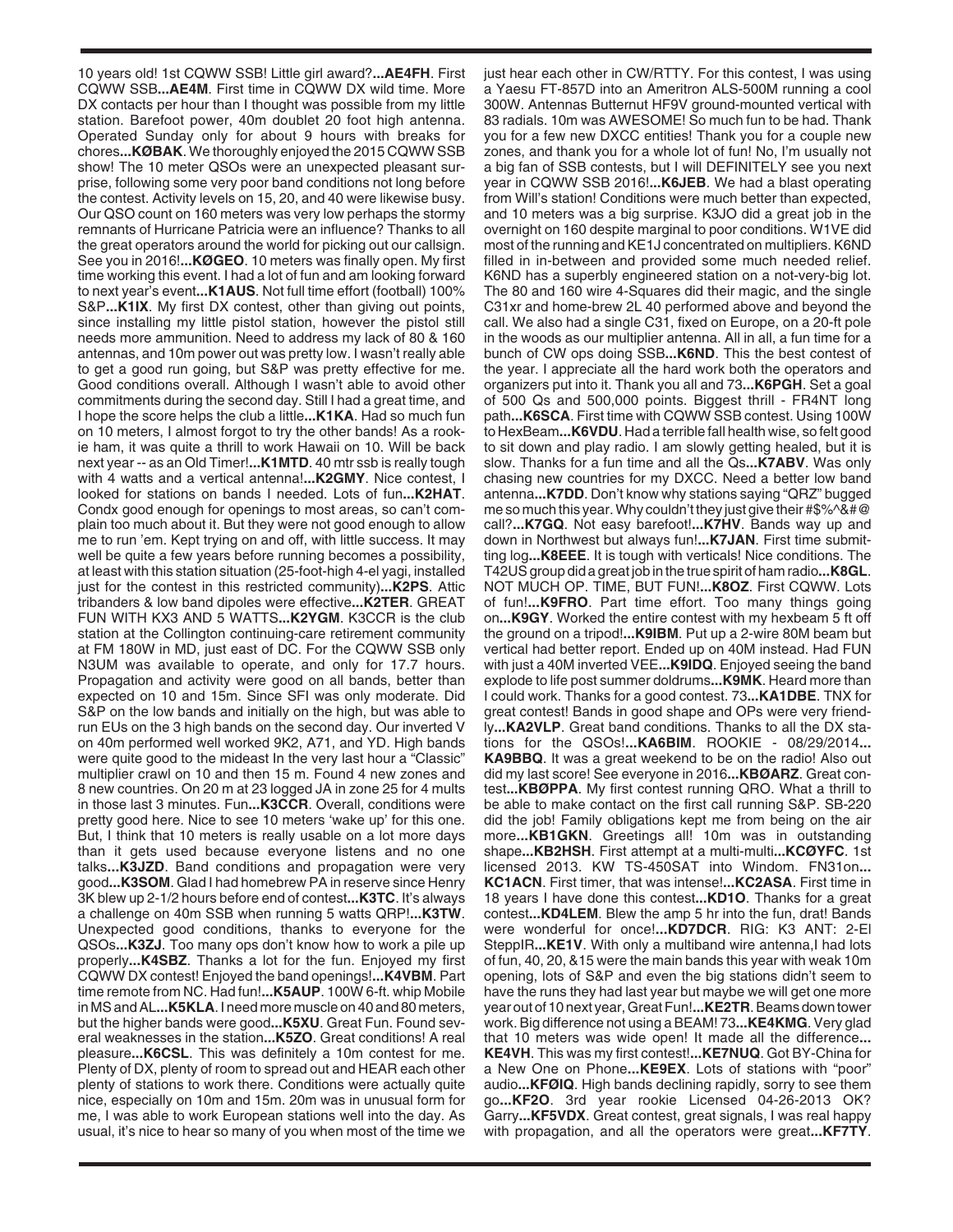ROOKIE 06/23/2015 QRP. RIG: YAESU FT-817. ANT: HOME-MADE 20M DIPOLE. PWR: 5 WATTS**...KG5GMN**. Thank you. Used my new 41-ft multiband vertical antenna and was floored to reach France and Japan today from Washington state**... KG7UET**. Good Band Conditions Friday night. Saturday AC power started cutting on and off at a rate of 3 times per 20 min. At 2 pm it was lights out. So 9 hours and a Mexican meal at the Roadhouse (they had power) later**...KG8CW**. Slow start. Had fun in the early AM both days**...KG9Z**. First time entry**...KI4EBD**. Great contest. Thanks to CQ**...KI6LTC**. Could not get a streak going at all. Hunt and pounce practically all the way. Found my 3/4 WL 40 Mtr sloper not so good apparently. Need 40 Mtr vertical back on Hytower**...KI7M**. Casual contesting**...KJ4CEG**. Fine business**...KJ6LJI**. Lots of fun with crowded bands!**...KK4RV**. This is my first Contest**...KK6IVX**. Had fun, despite a shorted feed-line**...KK6L**. First contest. Lot of fun**...KK6PVS**. RADIO IS A STOCK YAESU FT-817ND. MAXI-MUM POWER OUTPUT WAS UNDER 4 WATTS**...KK7VL**. My first contest, I had fun and cannot wait until the next!**...KM4HQL**. Operating conditions RCI-2950 with homemade half-wave wire vertical dipole**...KM4HVE**. Band conditions seem to be pretty good with 10 meters being open the last week or so**...KM6JD**. Enjoyed working a number of JAs**...KR1A**. Never know when a rare needed band entity might show up in a contest and be workable. Saw C3 stations spotted at other times when no contest but could never hear them. C37N had a great signal here, real 59! Tnx for being there!**...KS7T**. When the 1st guy you work is in zone 29, you know it'll be a great weekend!**...KU2M**. The sun shone favorable on the masses this year. Amazing conditions for heading into a 2nd Maunder Minimum. Conflicts of many proportions keep me from a Maximum Effort. I hope I did not miss the best conditions for my lifetime. B1Z on 20m with wires in trees was a treat**...KU4V**. First licensed Dec 20, 2012 Very satisfying contest, was only able to participate a few hours, but 20m was a feeding frenzy! Running an ancient Yaesu 747, feeding direct to a 40m off-center dipole dangling at 12m in the front yard**...KV4LV**. Only had a few hours on Saturday to operate**...KV6O**. My best DX WW ever. 10 & 15 meters were the best from North Carolina, especially 15. I was amazed at the number of stations on the air. QRM made it difficult to separate some signals. My little TS-430 & G5RV did pretty well all considered. Made it a challenge at times, but that is the fun of it, right? I find that I am not quite as quick at 76 than I was in my earlier years. What a great hobby to have for retirement**...NØKOE**. Thank you! I picked up a few new countries and a few more states**...NØLD**. Only reason for assisted is for 160M Hawaii SSB search. Rained Friday night and part of Saturday morning. Band conditions were good but I need to better 80M antennas. Focus low band more in following years for cycle. Not a lot of Zone 18 out there**... NØODK**. Great openings to India and Middle East**...NØUU**. It sure got interesting in the last hour of the contest when stations in Asia could be copied in W1 land**...N1BCL**. This was a 100% S&P effort with limited hours. Glad 10M opened up. I spent most of my time on 10/15/20. Very tough on the ears compared to CW contesting. Station: TenTec Omni 7 @ 100W, Heil ProSet Plus with HC4 element Antennas: 4 element Triband yagi at 30ft, 80/40 dipoles, 160M inverted L Computer: Win 7 PC running N1MM Highlights: Breaking pileups on the first try (that DX setting on the Heil HC4 really works) Working WL7E on 20M for a double mult with 2 minutes to go Thanks for the QSOs. 73 Rick**...N1DC**. First time recording. There look to be a few cut out sections. Will continue to improve this capability**...N1UR**. My 1st SSB contest I've ever submitted a log for. Had a great time!**...N2IIE**. Not as much time as I would have liked but bands were nice and busy**...N2IVN**. Amp blew right before test. Tough with just wires and low power**...N3KF**. GREAT CONTEST**... N3MWQ**. Looking forward to the CW contest next month!**... N3RS**. Great band conditions this year**...N4DCT**. Worked 101 countries on 10M running only 500w to a 3-el yagi!**...N4QS**.

Operating from Yellow Spring, WV**...N4RA**. S0S was ATNO thanks!**...N4TZ**. Part time, good conditions**...N5KF**. Always Fun! Thanks to all for the QSOs!**...N5RZ**. Weather was perfect for this contest. Steady rain with NO lightning made for exceptionally quiet listening all weekend. Mostly S/P and a few run times, operated /ASSISTED and the band map keep me busy. Only one main antenna so hard to try and run much. It has been right at a year since the SteppIR DB18E was placed on the tower and it finally got the workout it needed. 73 es thanks for QSOs**...N5XJ**. All stations found by operators. No spotting used. Very bad power line noise on all bands**...N6AA**. Conditions were mixed. I could not hear anything on 80. Asia on 20 was lots of fun. Zones 17- 28 were worked except for 22. I could not crack VU2PAI despite hearing him both days. Great to have 10 hanging in despite lower solar numbers. Thanks for all the QSOs**...N6AN**. Great conditions, especially 10. Hard to run, mostly hunt and peck**...N6AR**. 4100' from the North Cascades G5RV antenna**...N6LB**. 4-el Yagi for 20 on a van**...N6MI**. It's nice to hear people say "Hi Bob" when I call in. I just wish I could remember their names too**...N6TV**. This was our first attempt running a multi-op single transceiver station**...N6YG**. Kenwood TS-950SD with 99 watts output, Heil BM-10 Headset, and home brew G5RV up 50 feet, running N-S at 6,053 feet elevation from Laramie County, Wyoming. Great conditions. Nice to see 10 Meters open! Worked most of the DX with one or two calls. Another "Boy and his Wire Adventure" for this 58 year old "kid," from my Apt. QTH. Thanks to all who heard and worked me**...N7MZW**. I had fun. See you next year**...N7VZU**. Great conditions on 15m! Pre-contest goals were accomplished beyond my belief! Wanted 100 Countries and 35 zones with 500 QSOs. Score speaks for itself!**...N8DE**. Sick but found some countries that I needed for DXCC**...N8FE**. Great fun time and the bands were really good**...N8MWK**. I had a slow start early, but went gang busters during the second day**...N8NYI**. GREAT CONTEST WEEKEND WITH LOTS OF DX CONTACTS GREAT BAND OPENINGS DURING THIS CONTEST EXCELLENT PROPAGATION ON 20 40 AND 15 METERS**...N8SK**. Busy weekend, sorry I had to miss the good conditions**...N8VW**. RIG: Yaesu FT-817. PWR: 5W 160-10**...N8XA**. Go MRRC GO!**...N8YXR**. Only got to spend a few hours this year but I had lots of fun as always**...N8ZFM**. Decent conditions. Working mainly to fill DXCC on 40 and 80m. Looking forward to CQWW CW**...N9IO**. Got on from father-in-law KAØUAX's shack while visiting in ND for a family event. Great to see the bands not so dead!**...N9KY**. What a contest! 80 and 160 were the only real disappointments. Asian openings fantastic! WW always brings out the activity**...N9RV**. SO2R Dual Yaesu FT950, Monoband Antennas**...NC7M**. A part-time effort. Conditions seemed relatively good**...NDØC**. Could not do a full time effort due to work but got to operate 19 hours. Nice to be able to count my score with the Florida Contest Group for the first time! Thanks to CQWW for expanding the circle. I live in Florida and couldn't be counted with the FCG in the past. Now if we can get the stubborn ARRL to do the same thing that would be great!**...NF4A**. Thanks CQ for Great Contest**...NJ9U**. Small amount of operating is better than no operating**...NK5G**. Nice contest, good condx, and lots of fun. THANK YOU!**...NK7Z**. All S&P, making points for the club. There was some really interesting prop Saturday evening around 9 and a few others really well - easily S5 and I called them for a long time, but was never able to raise them. I was essentially knocked off of 160M and 75M due to a hellacious power line noise issue**...NN4X**. Happily surprised that condx were so good after several weeks of doldrums**...NN6DX**. I traveled on Friday and got to the shack right at the bell. Spent another half-hour getting setup. Not that it was urgent, 75m Phone had only local ragchewers and nets for the first several hours. With limited time and interest, I chose the category that the CQWW SSB Records page shows the USA had "no entry" so my entry would have a chance at the USA Record! Finally by 04z each night I could work a few Canadians, Thanks! Midnight